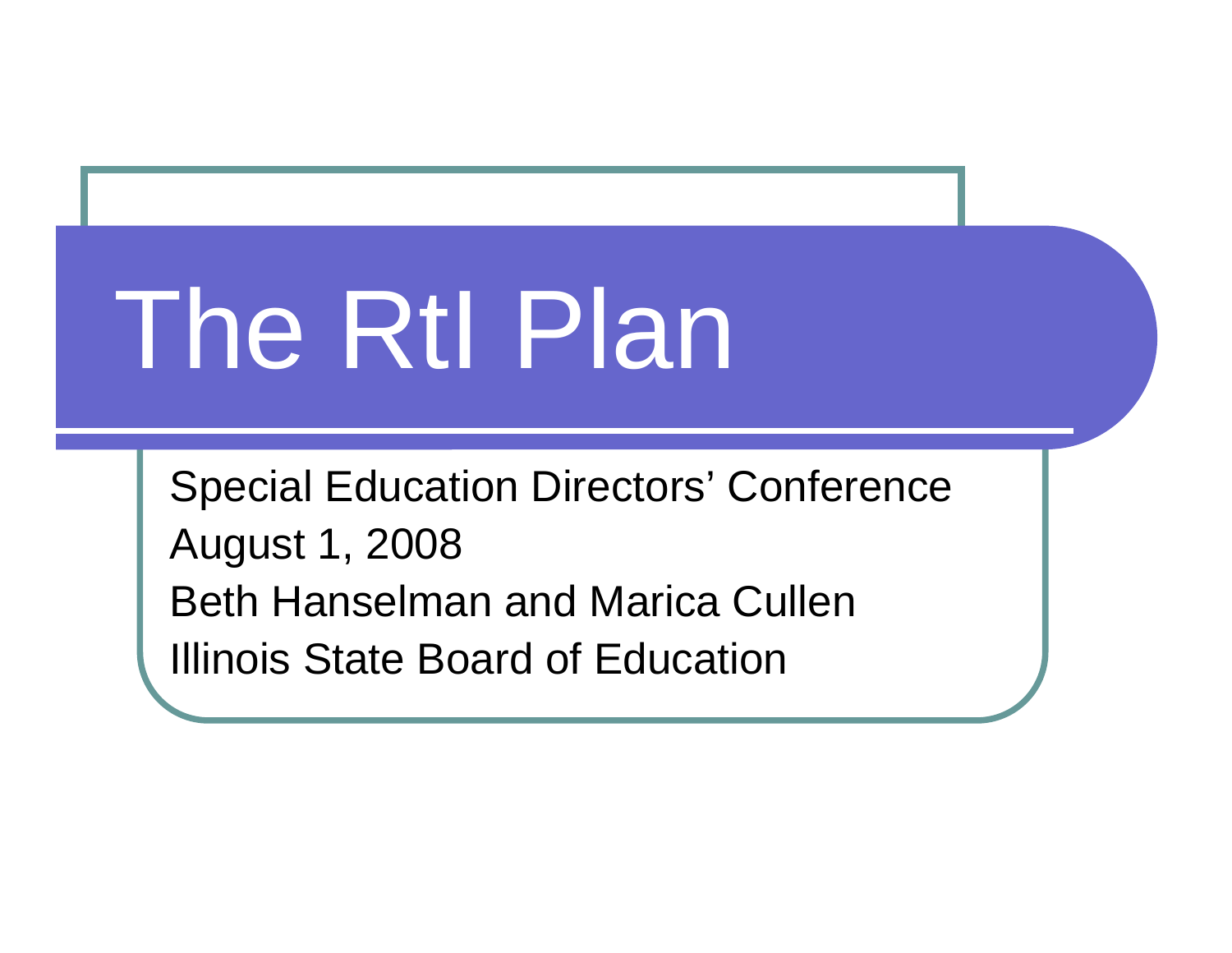# **Defining Response to Intervention (RtI)**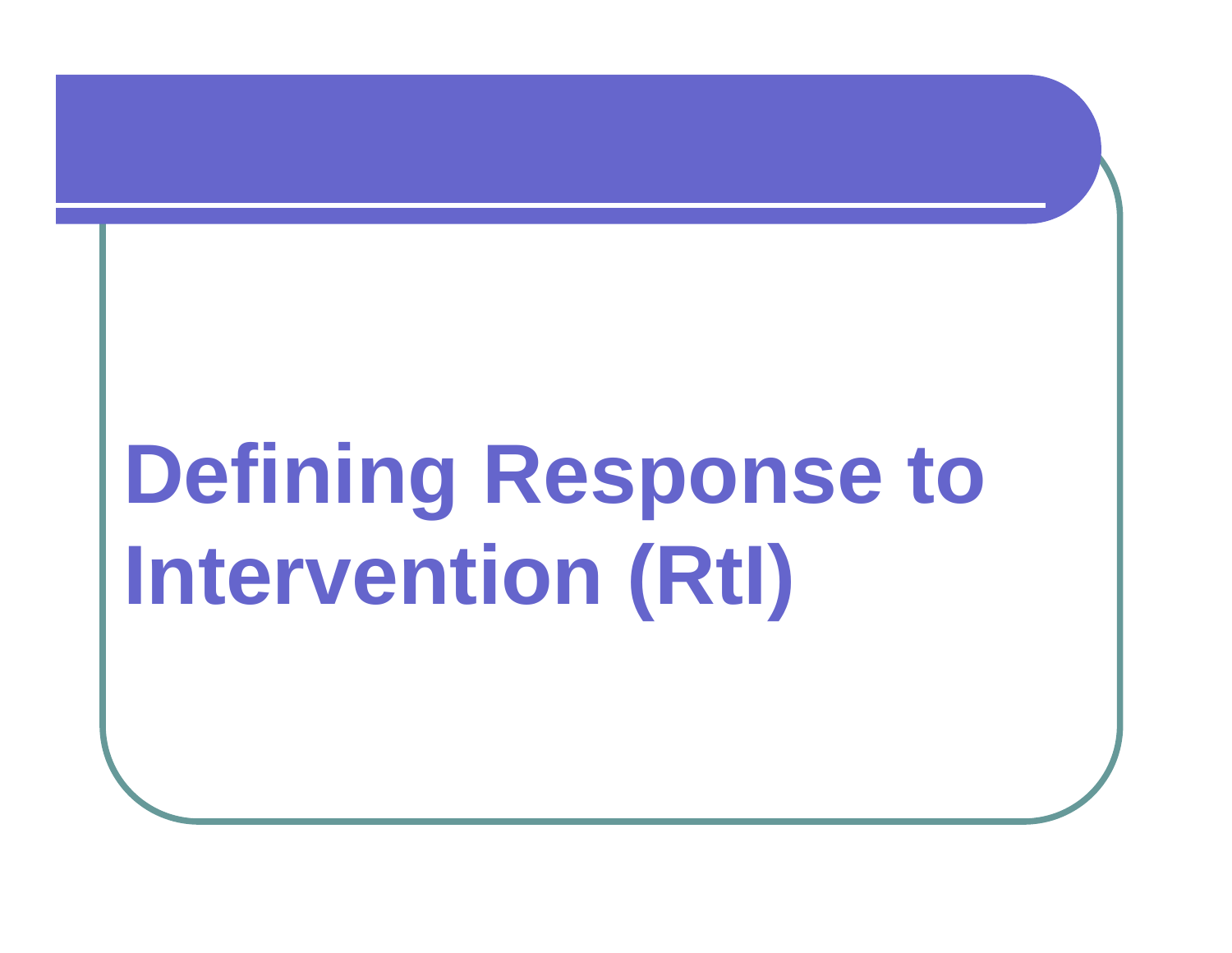# RtI: Good "IDEA" Policy

*Approach for redesigning and establishing teaching and learning environments that are effective, efficient, relevant and durable for all students, families and educators*

- NOT a program, curriculum, strategy, intervention
- NOT limited to special education

• NOT new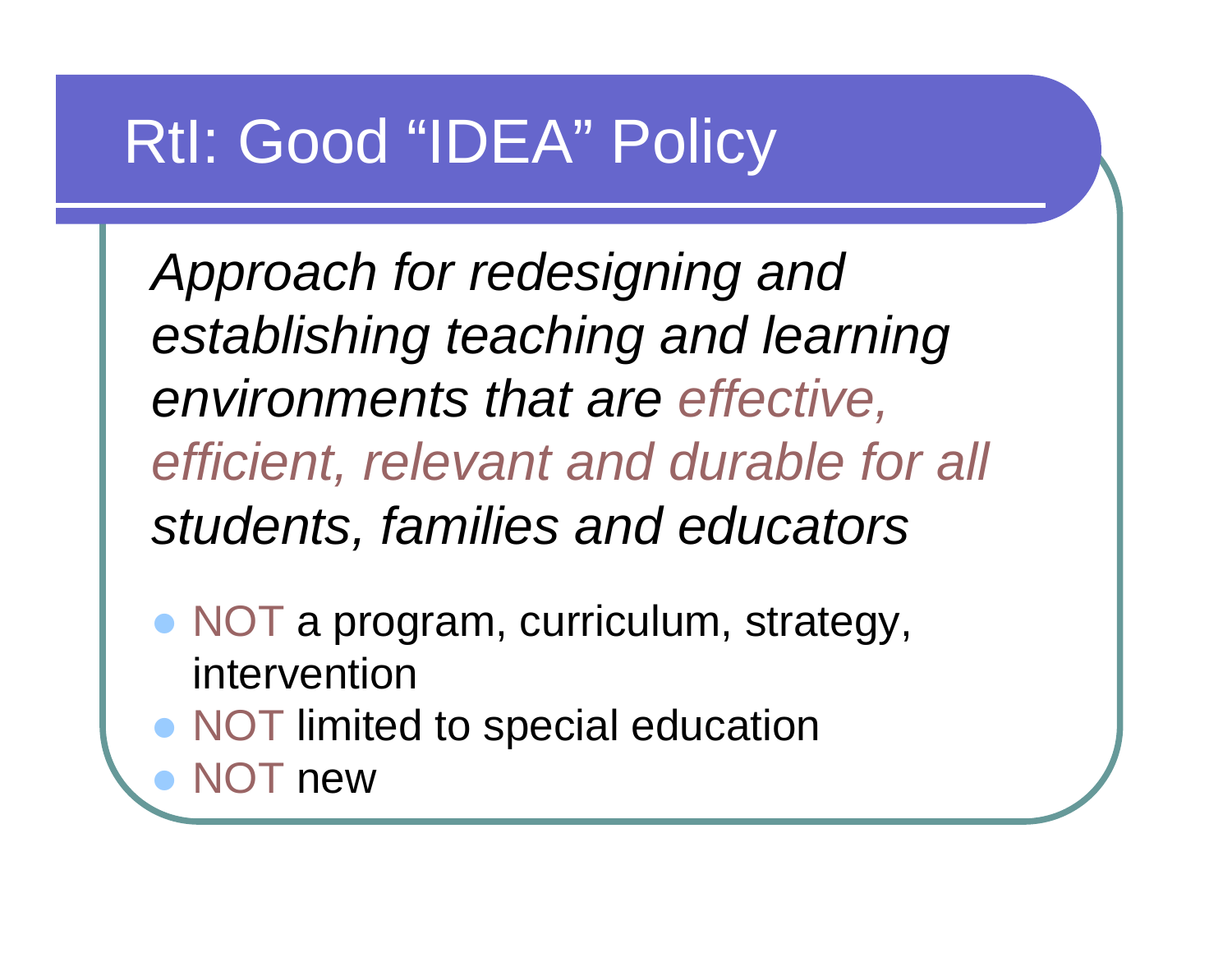# What is Response to Intervention?

Response to Intervention (RtI) consists of Three Essential Components:

- Providing high quality, research-based instruction/intervention matched to student needs
- Using data regarding learning rate over time and level of performance
- Making educational decisions based upon student's response to instruction/intervention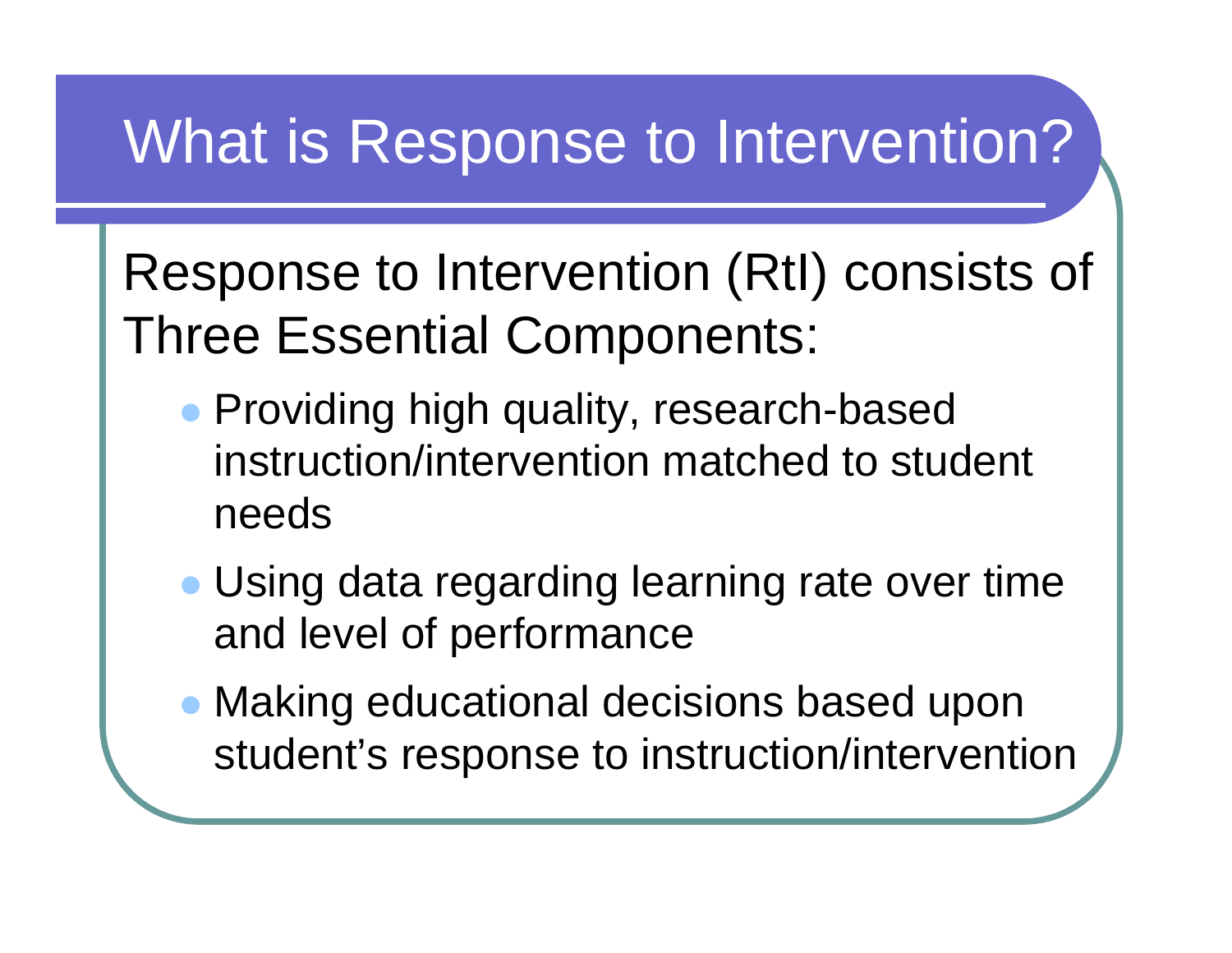# Why Use RtI?

- RtI enables educators to target instructional interventions in response to children's specific areas of need *as soon as* those needs become apparent
- $\bullet$  Before, the education system waited for a student to fail before attempting more intensive instructional interventions
- Current research demonstrates that early intervention is crucial to a student's success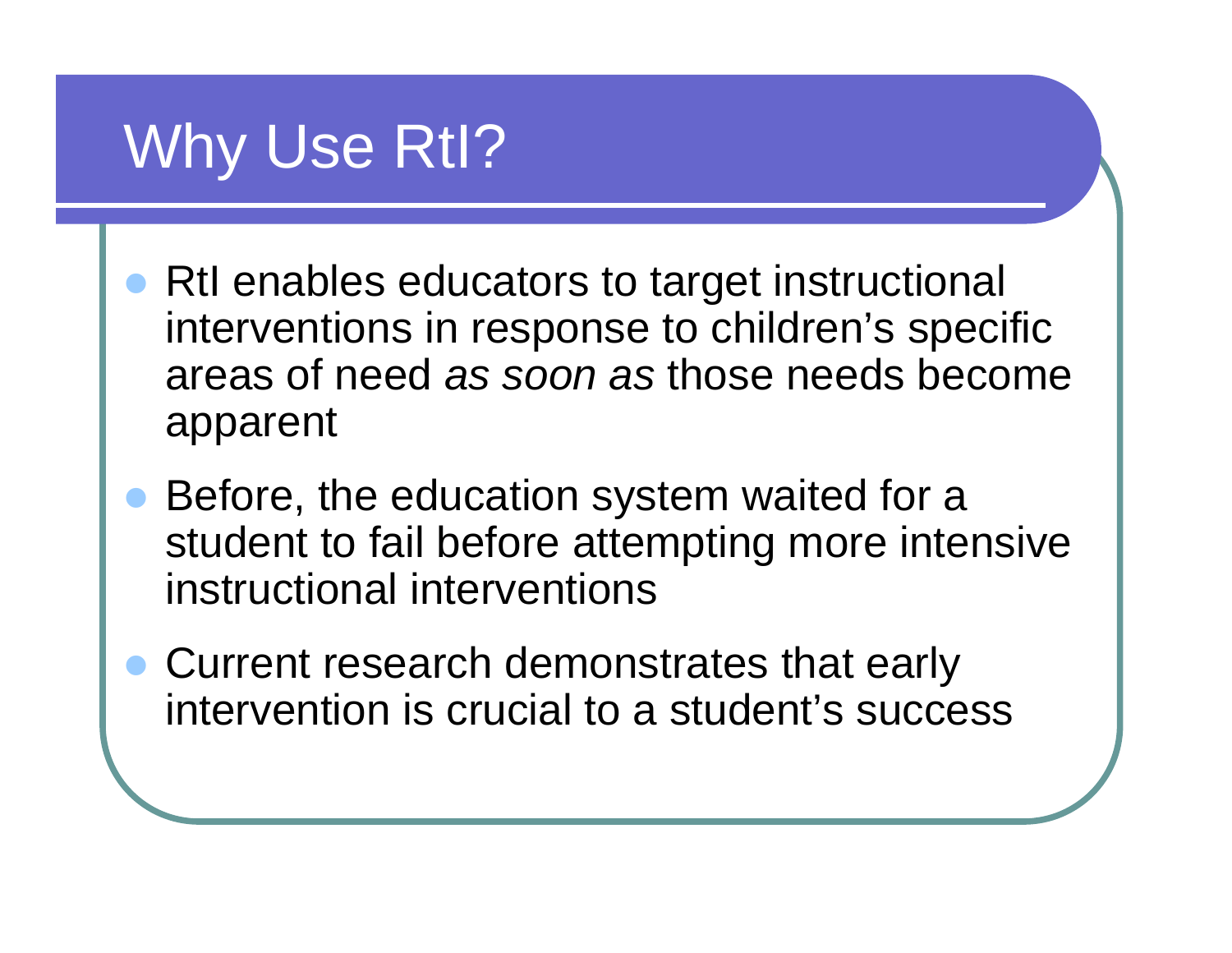# Why Else Should We Use RtI?

- $\bullet$  RtI allows special and general educators to collaborate in order to educate all students
- RtI creates an educational system that focuses on success for all learners
- $\bullet$ RtI identifies struggling learners early
- $\bullet$  RtI requires data-driven educational decisionmaking for all learners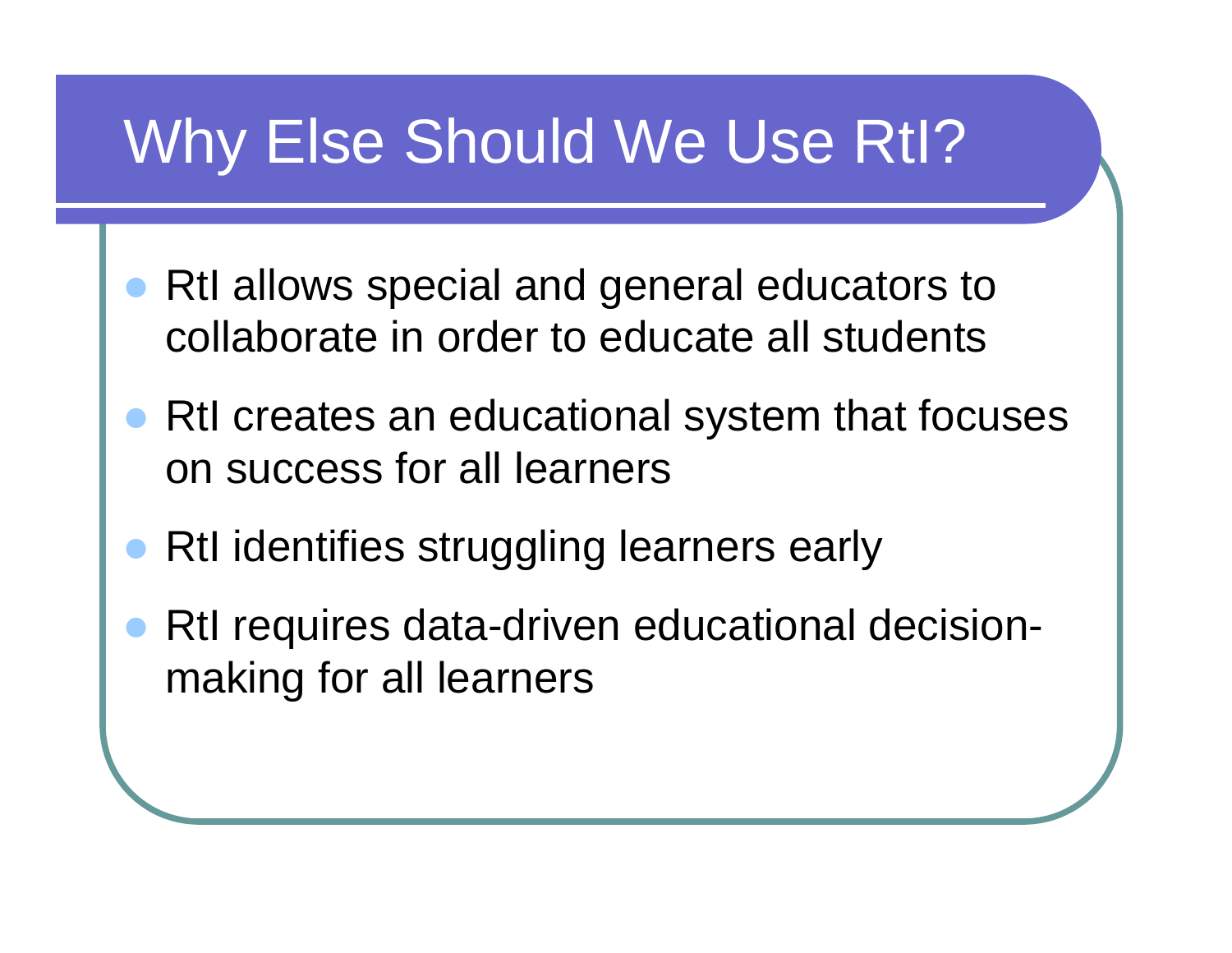# **Basic Elements of RtI – A Primer**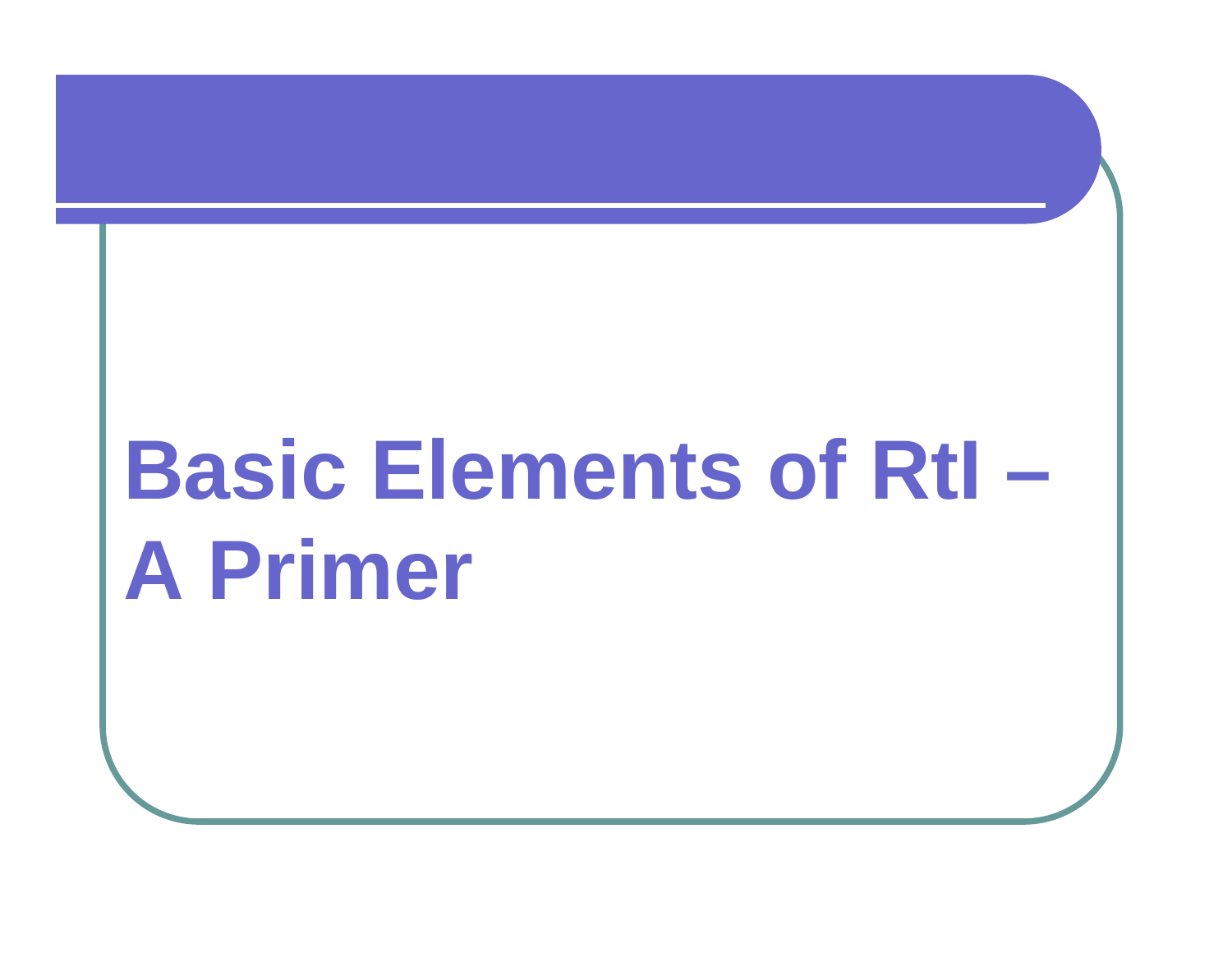# Core Principles of RtI

#### Educators will:

- Intervene early
- Use a multi-tier model of instruction
- Use a problem-solving method
- Use scientific, research-based interventions/instruction
- Monitor student progress to inform instruction
- Use data to make decisions
- Use assessments for screening, diagnostics and progress monitoring
- Effectively teach all children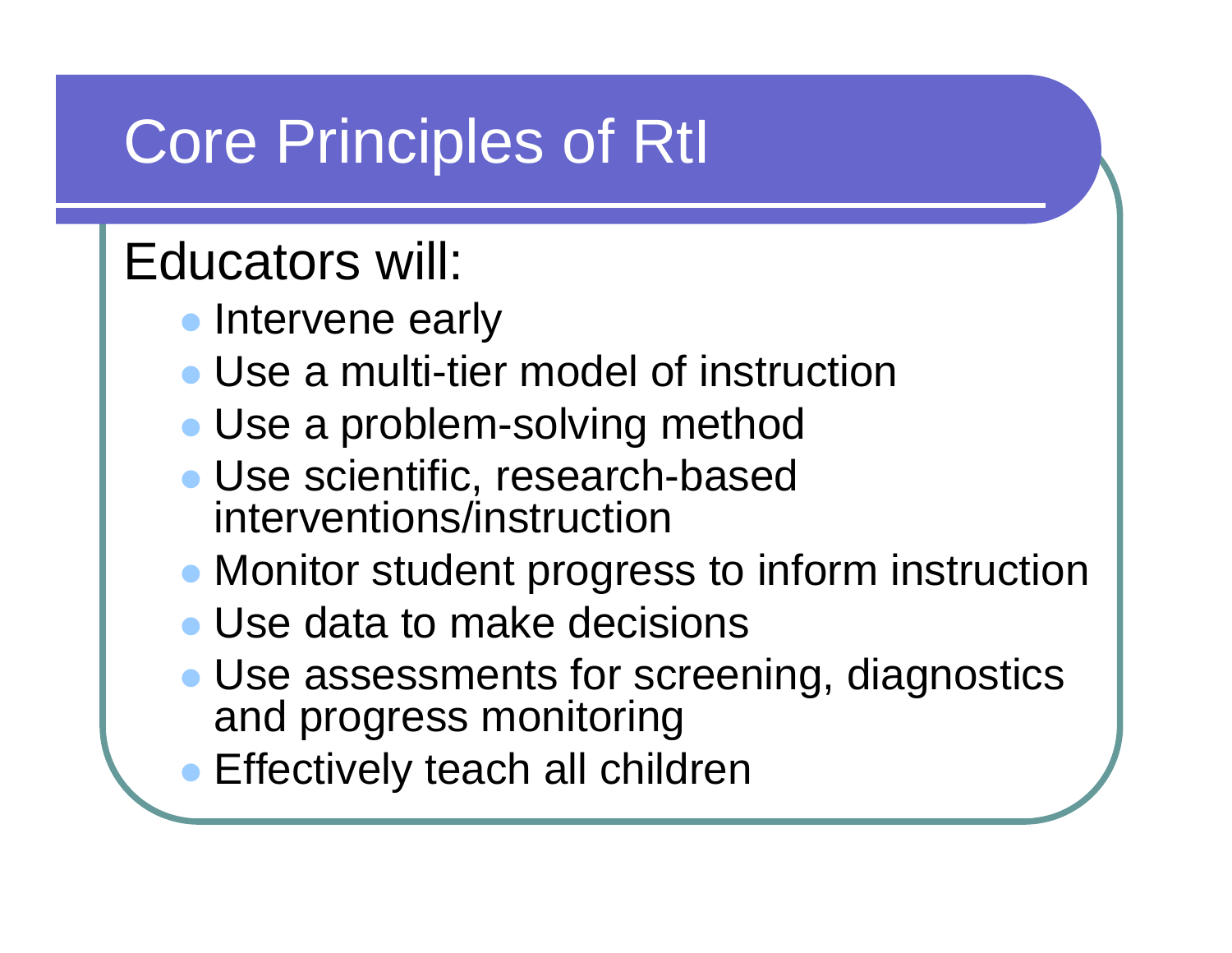# Common Elements in RtI

- Multi-Tier Model The Dual-Sided Pyramid
- **Problem-Solving Model The Circle**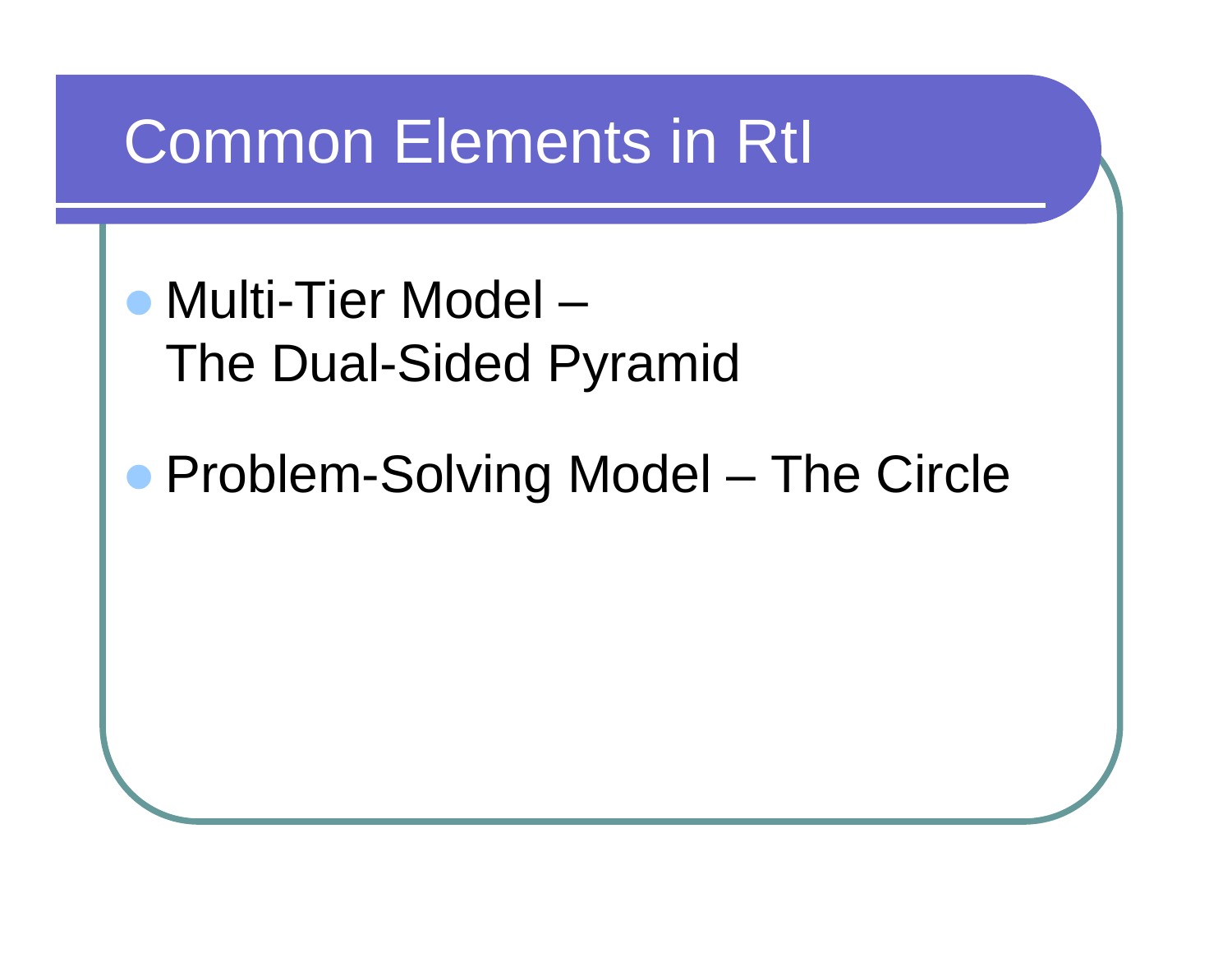# Multi-Tier Model

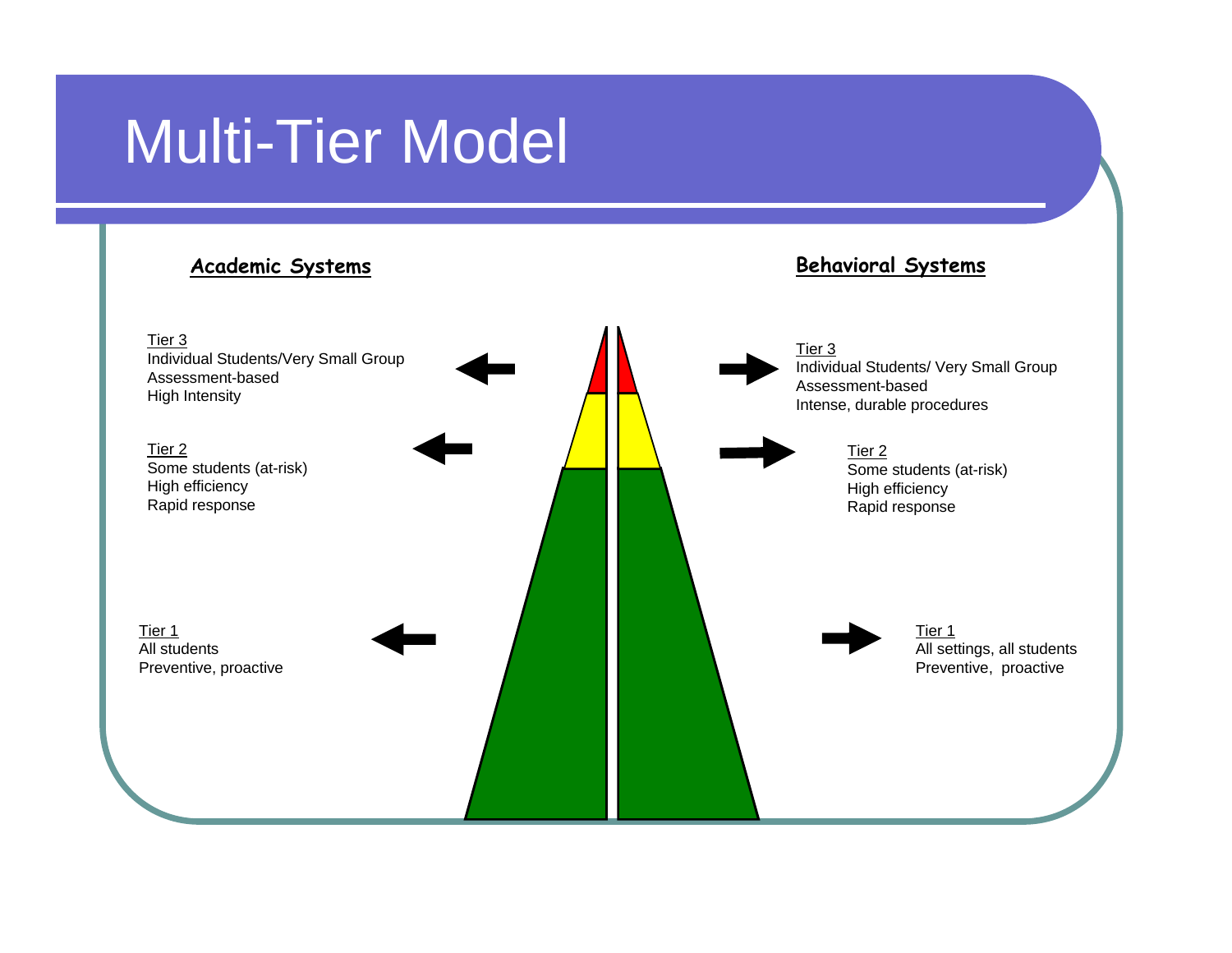# What Does RtI Look Like?

- Tier 1: Core curriculum meets the needs of 80%\* or more of the students
- Tier 2: 20%\* of the students may be identified as at-risk and require supplemental instruction/intervention in addition to the core curriculum

• Tier 3: 5%\* of those students may be identified as needing more intensive, small group or individual interventions to supplement the core curriculum

\*Percentages will vary by district/school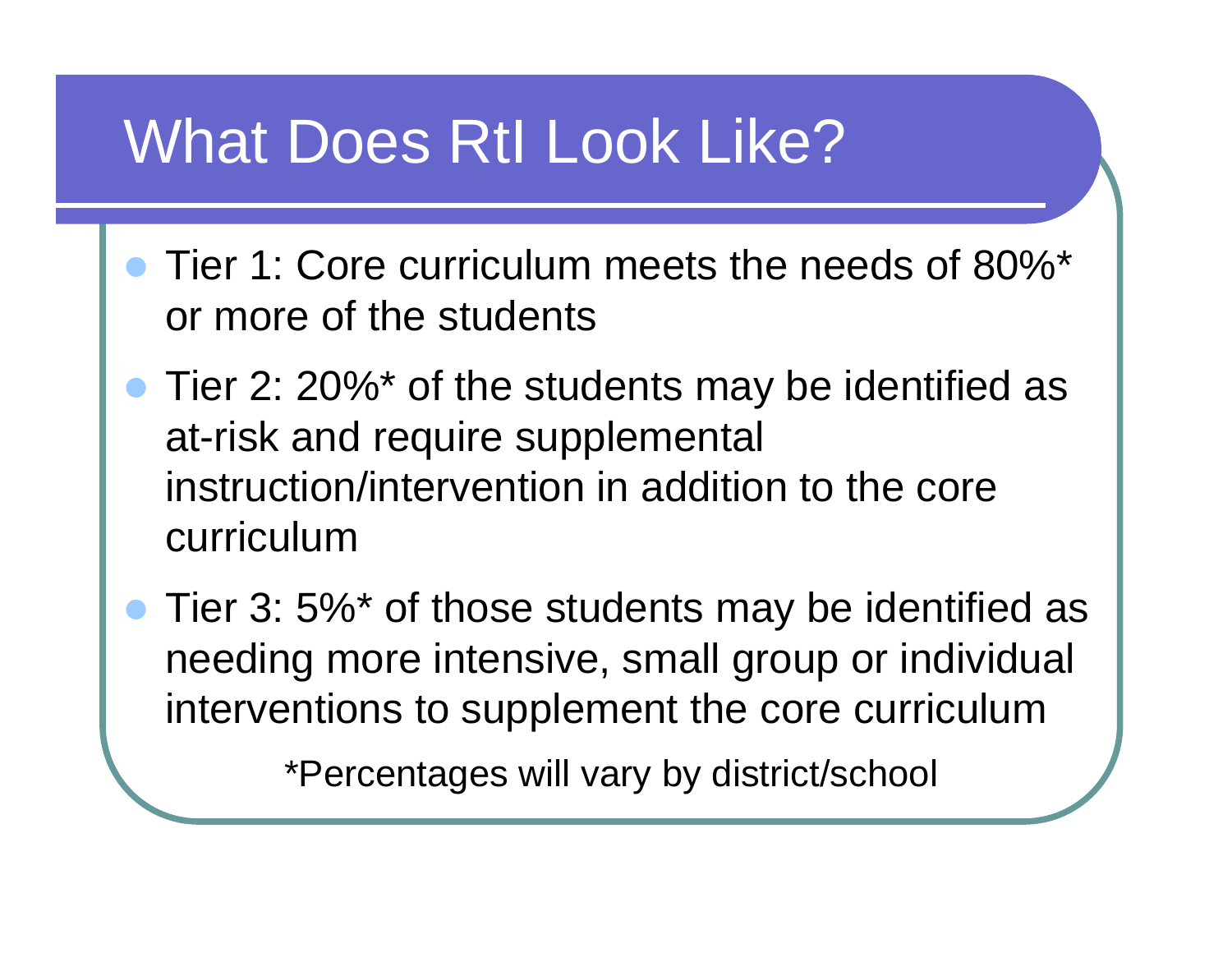# Tier 1 Core Instruction

### **All Students Receive:**

- District curriculum that is scientifically, research-based and aligned to Illinois Learning Standards
- Curriculum-based measures and assessments for screening, diagnostic and continuous progress monitoring
- Differentiated instruction designed to meet the broad range of their needs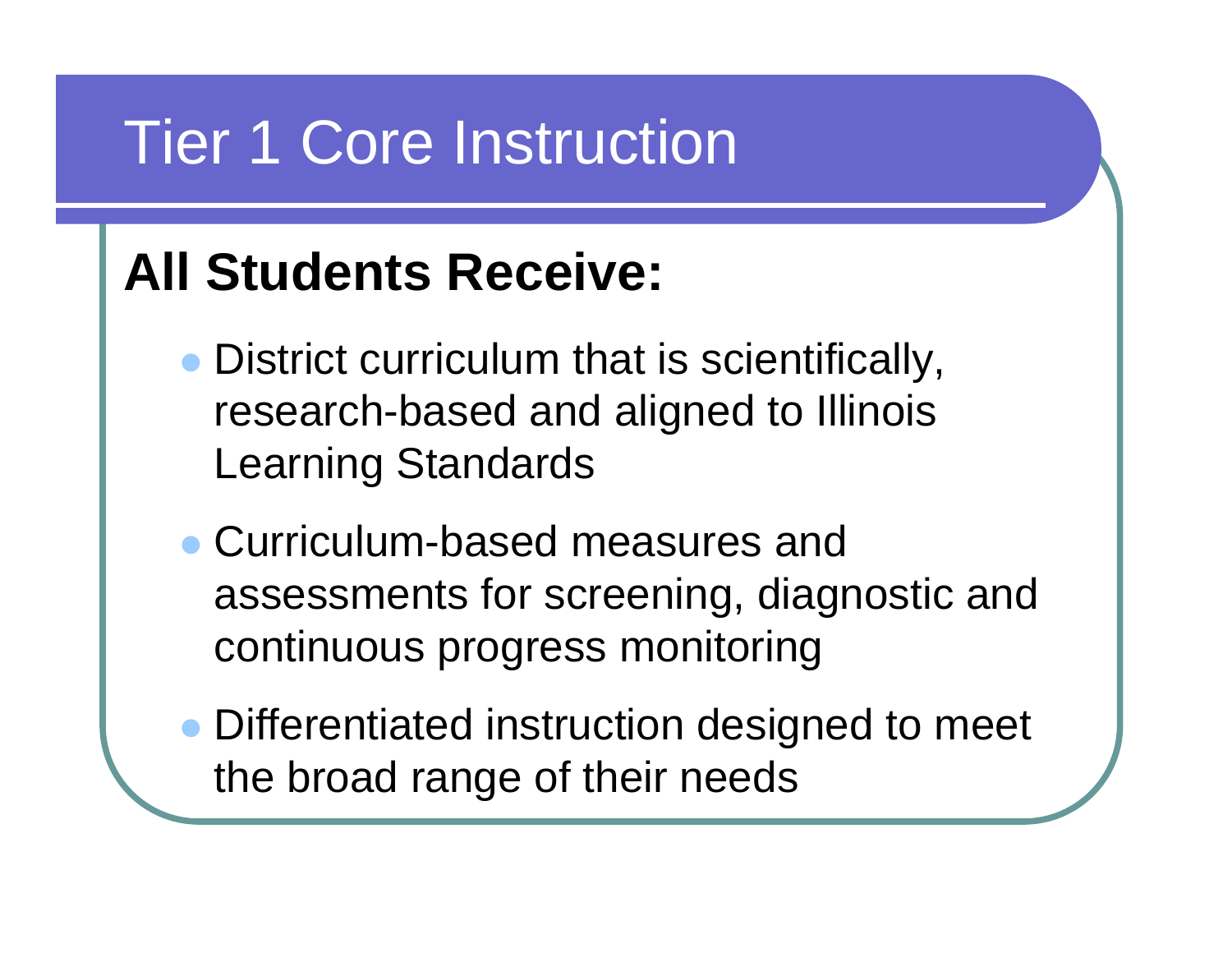# Tier 2 Intervention

#### **Some Students Receive:**

- $\bullet$ Individualized Intervention Plan
- $\bullet$ Core curriculum in the large group
- Supplemental interventions in the small group inside the general education classroom or outside of the general education classroom
- Interventions targeted to remediate a specific skill
- $\bullet$  Interventions implemented with integrity (e.g., number of minutes/day and per week, materials used, progress monitoring and implementer) tied to an individualized intervention plan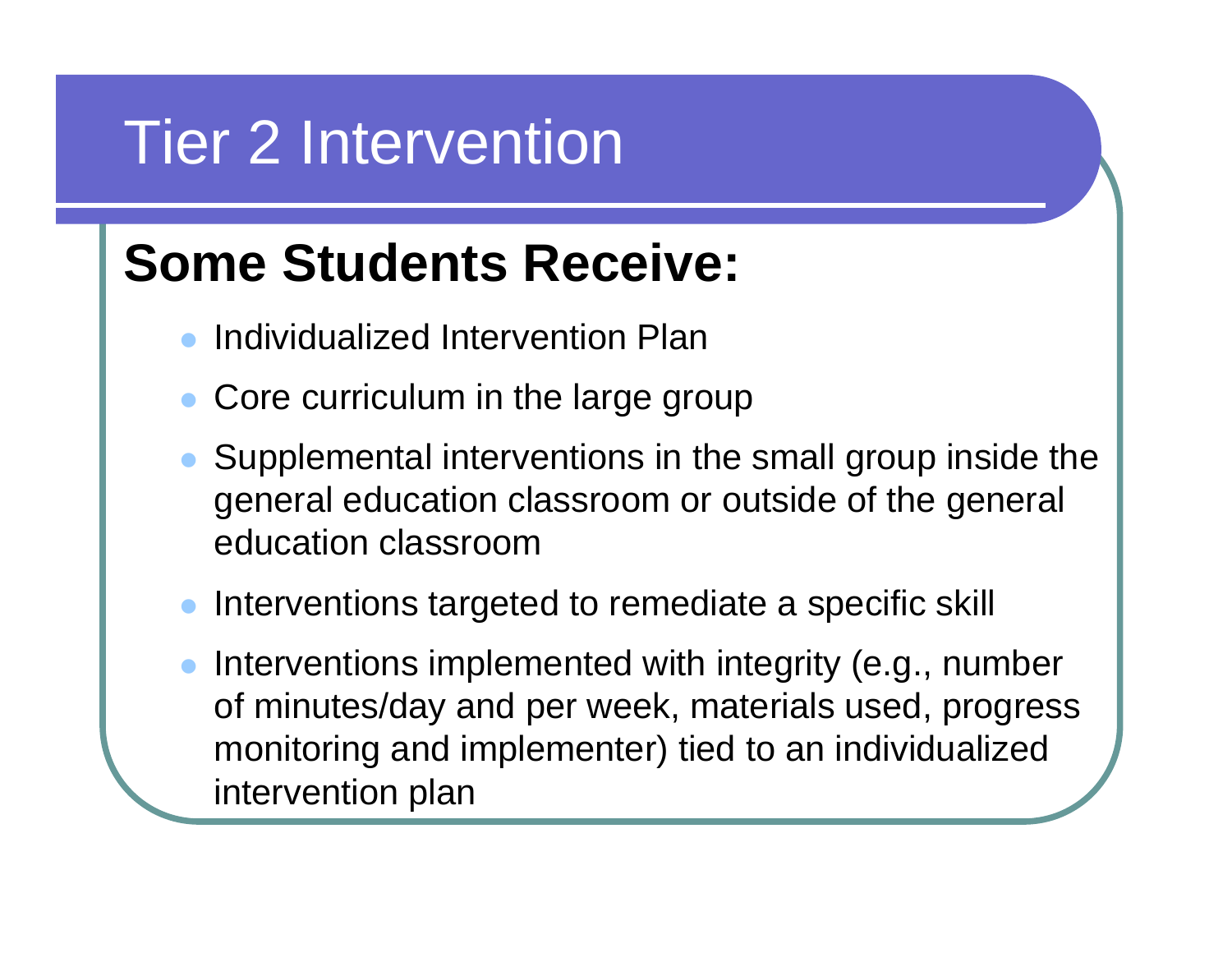# Tier 3 Intervention

#### **Very Few Students Receive :**

- $\bullet$ Individualized Intervention Plan
- $\bullet$  Integrated instruction from all three tiers to strengthen the accumulated impact of the interventions and instruction
- $\bullet$  Interventions delivered to very small groups of 2-3 students or individual students
- Interventions focused on narrowly defined skill areas identified from the results of frequent progress monitoring
- $\bullet$  Interventions implemented with integrity (e.g., number of minutes/day and per week, materials used, progress monitoring and implementer) tied to an individualized intervention plan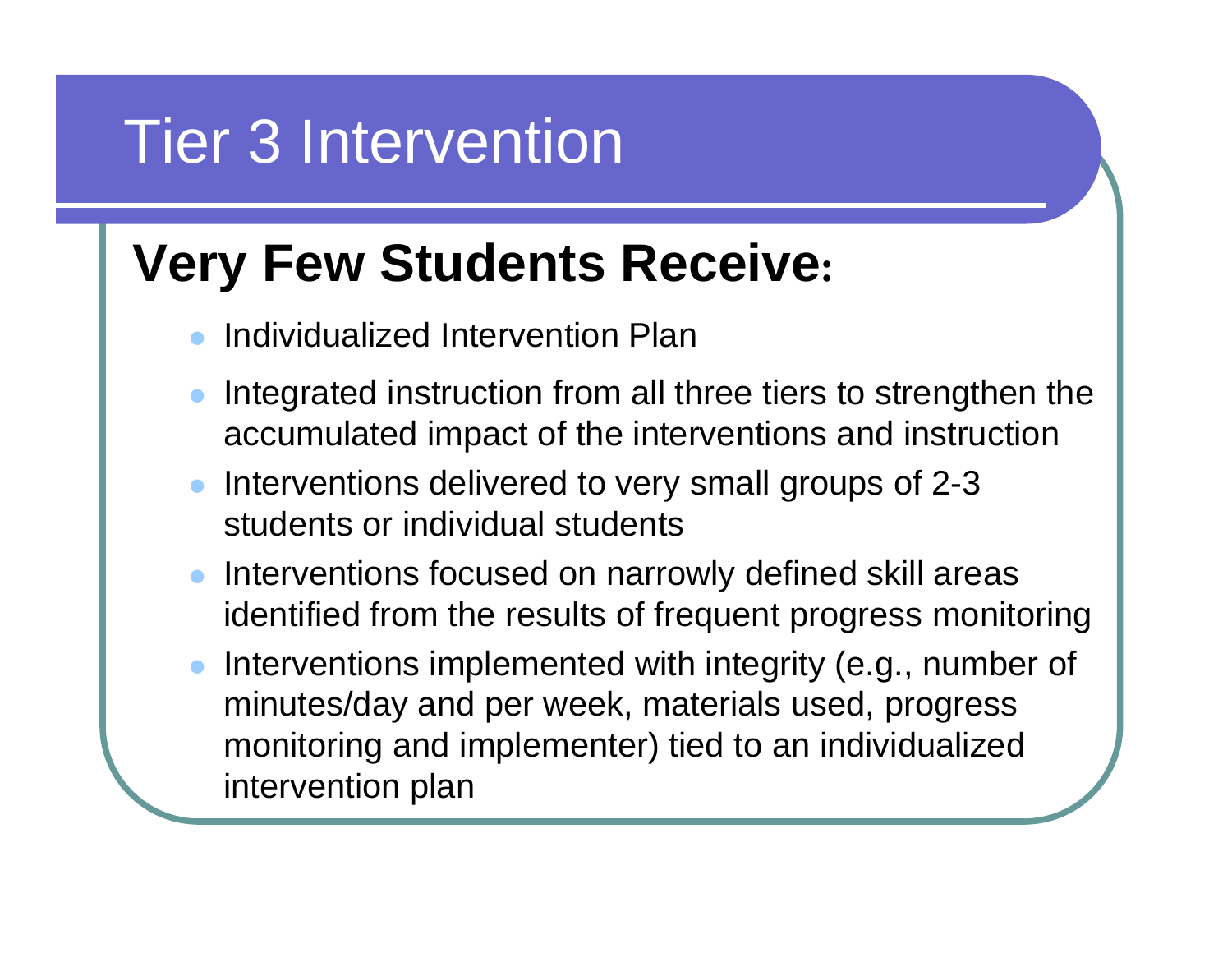# Problem-Solving Model

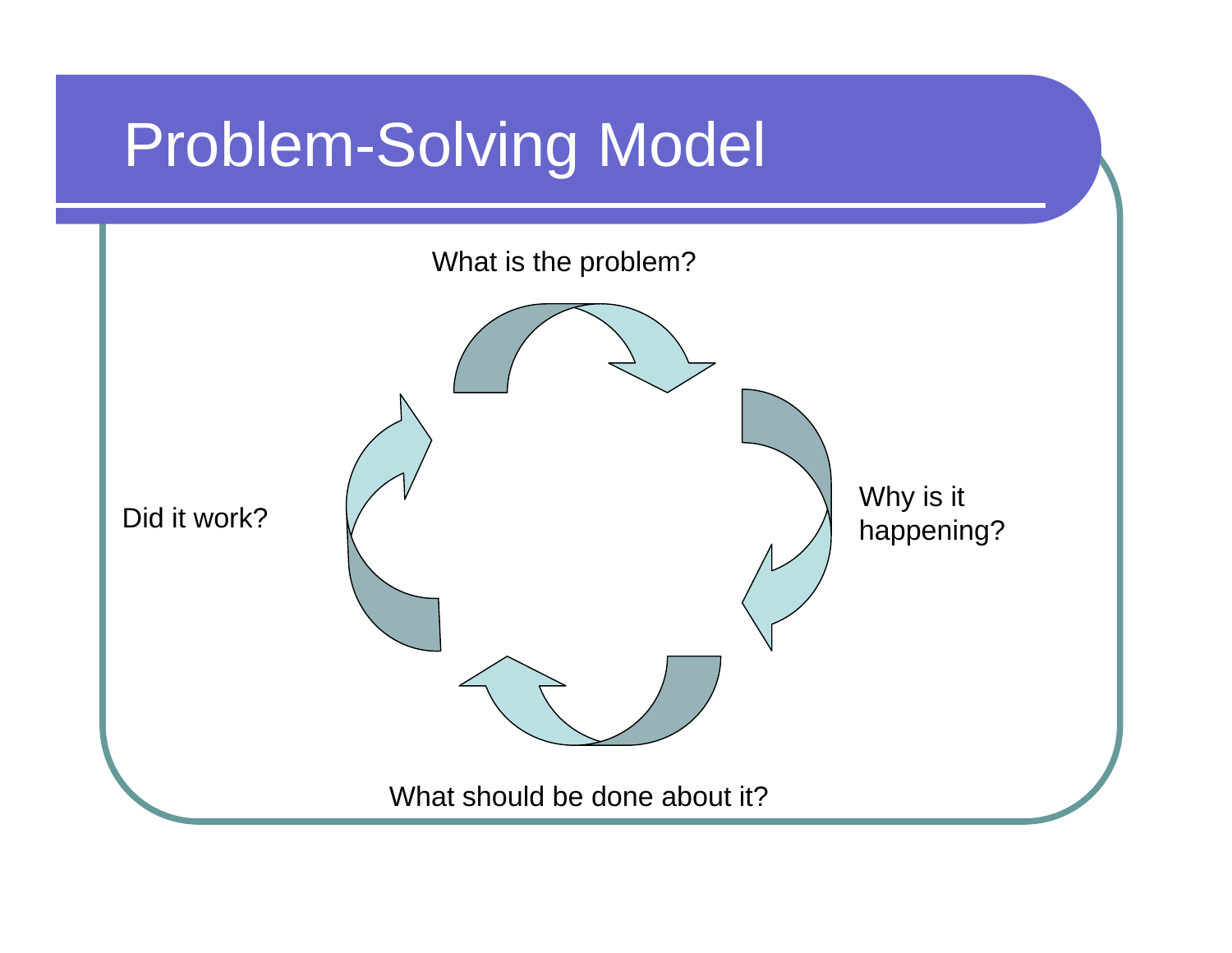# The Link Between RtI, Problem-Solving and SLD

- $\bullet$  RtI is the problem-solving method for identifying a student's strengths and weaknesses both academically and behaviorally
- $\bullet$  RtI matches instructional resources to educational needs
- $\bullet$  RtI provides the historical data needed to determine what the school needs to do to ensure a student's success in the general education curriculum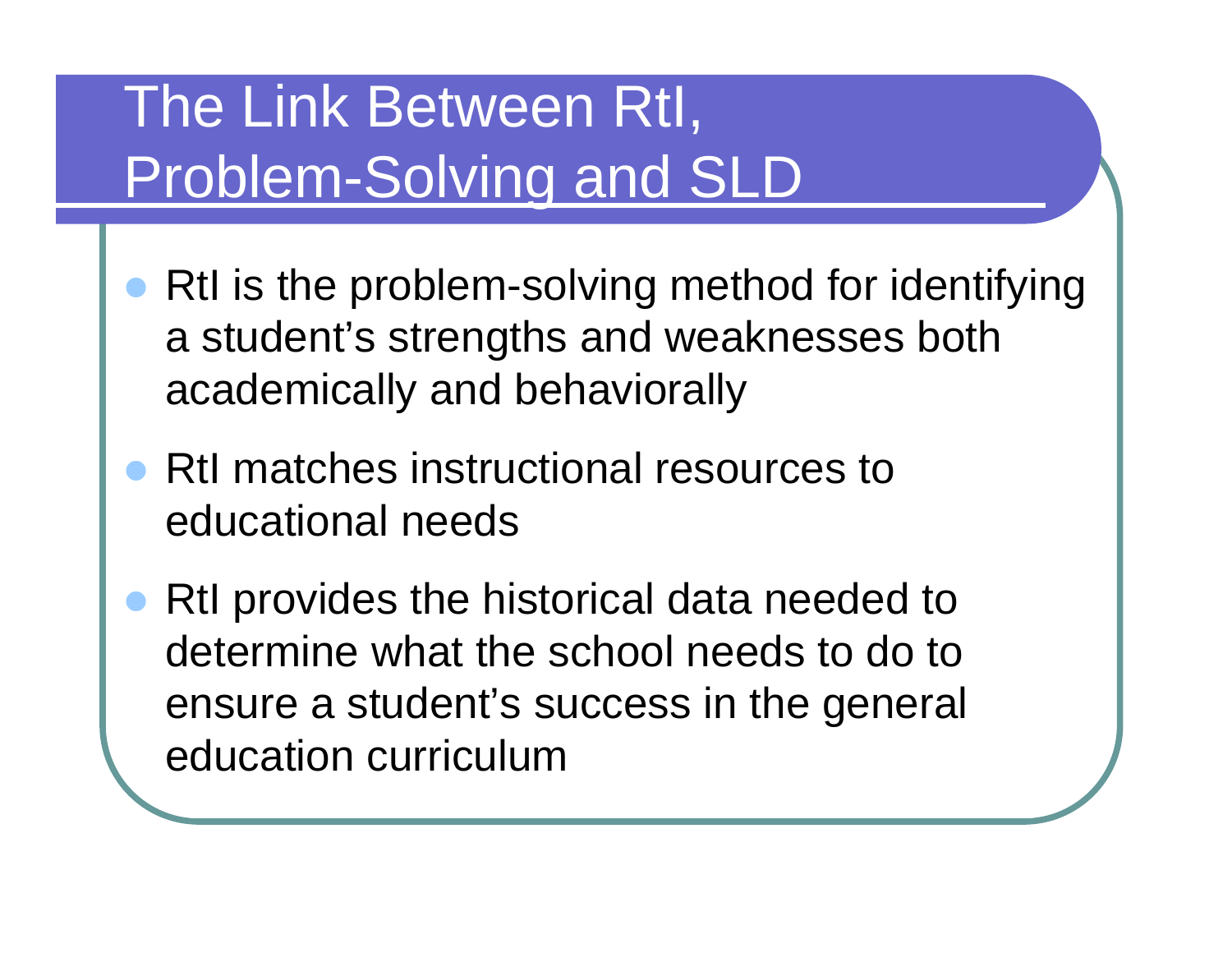# Building Level Intervention Team Problem-Solving Actions

- $\bullet$  Promote collaboration in the decision-making process
- $\bullet$ Analyze building and classroom level data
- $\bullet$  Collaboratively develop individual intervention plans for struggling learners
- $\bullet$  Assist teachers in selecting research-based interventions
- $\bullet$  Support teachers in implementing interventions with integrity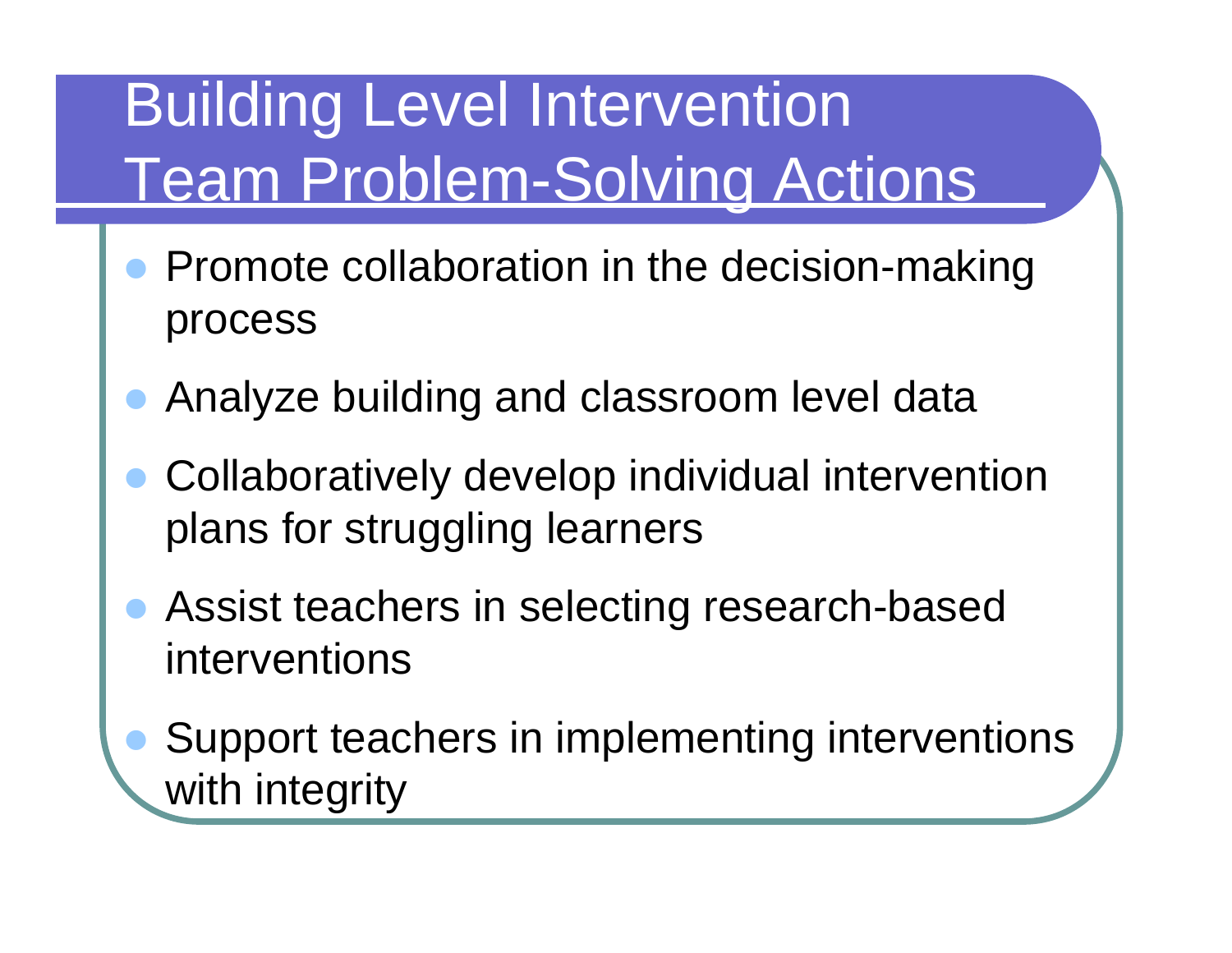# **RtI – Legislation, Rules and State Plans**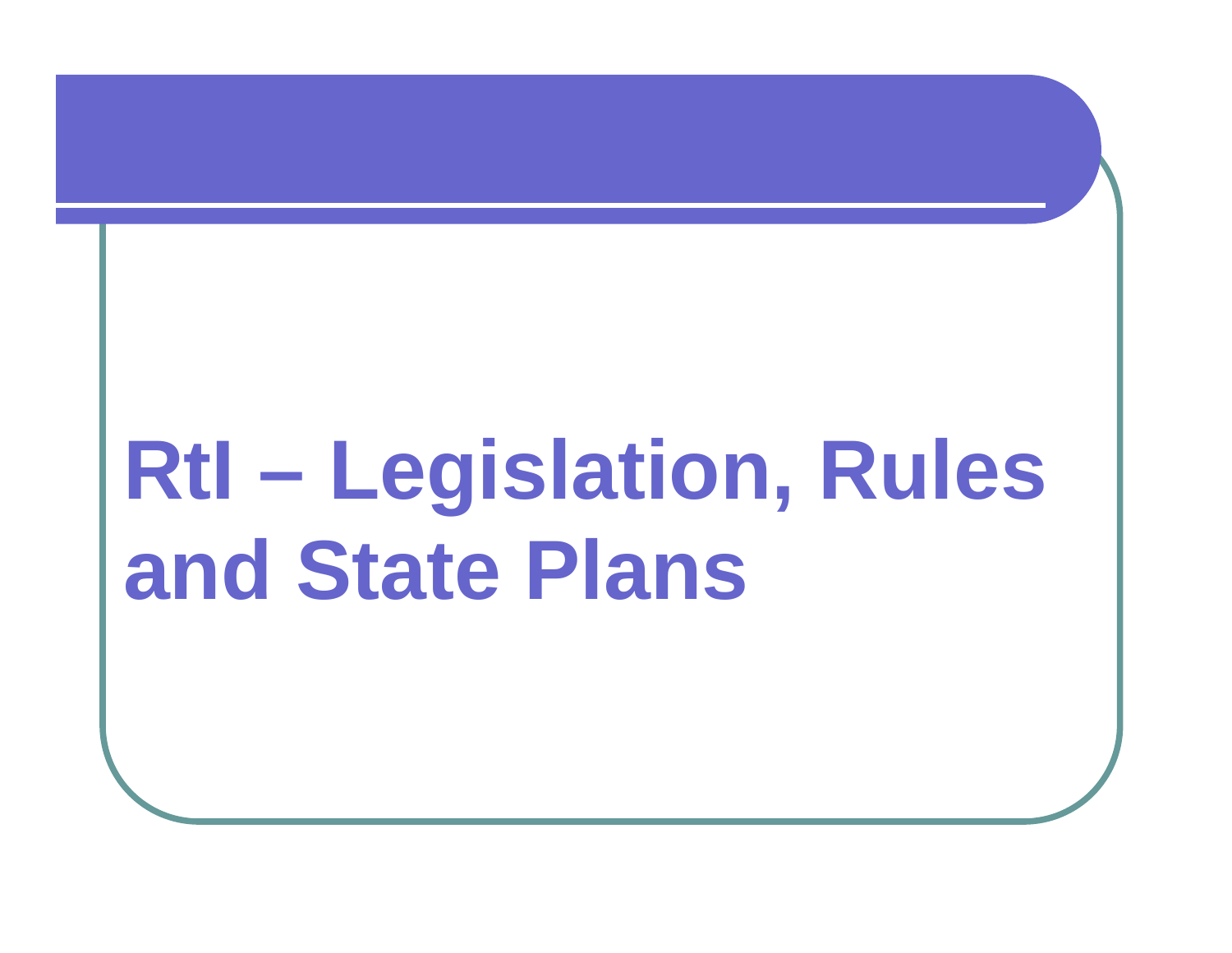# Illinois and Response to Intervention (RtI) – Background

- **IDEA Regulations effective October 13,** 2006
- $\bullet$  Illinois Part 226.130 Rules adopted June 28, 2007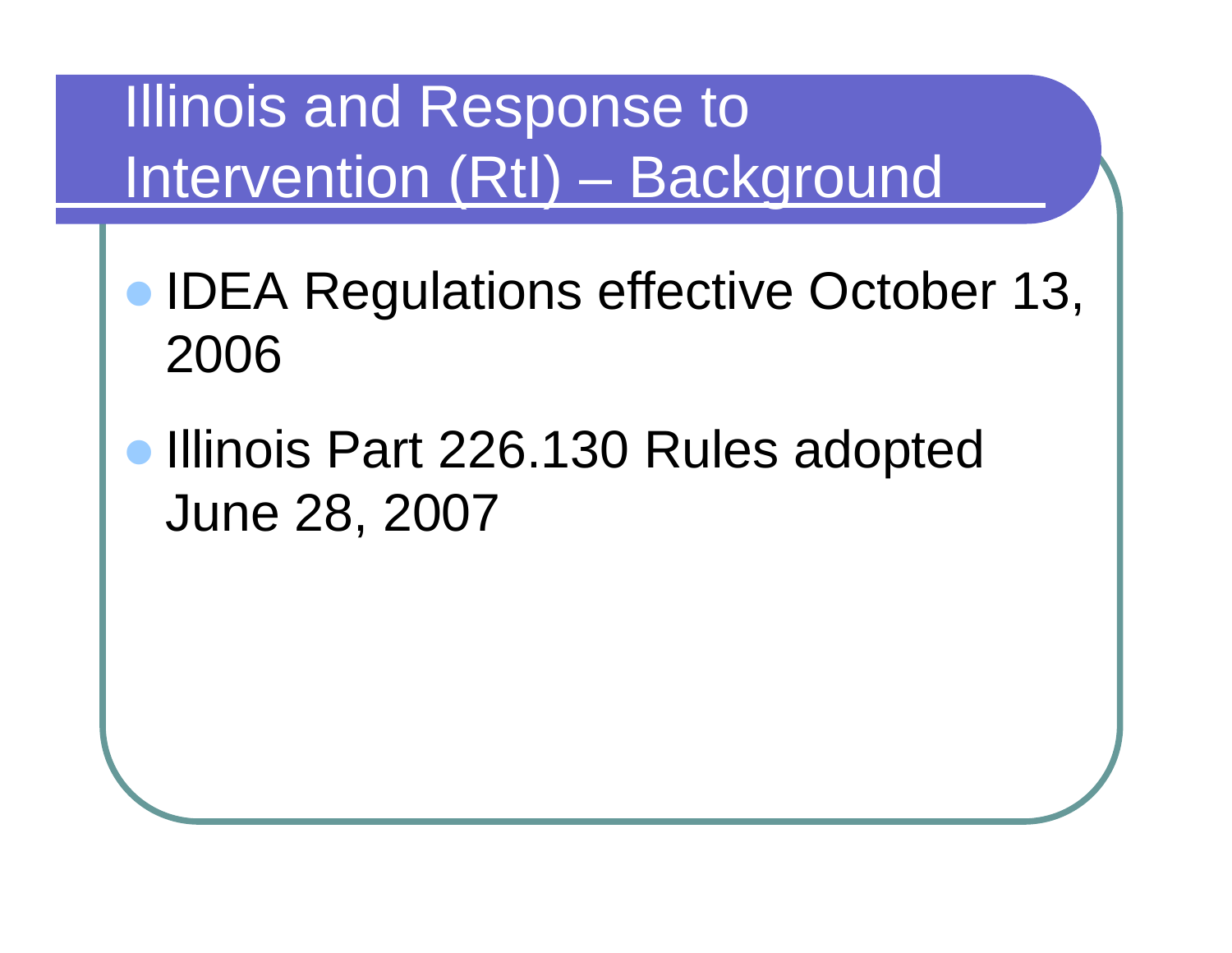# IDEA Regulations- October 13, 2006

### The State

- $\bullet$  must not require the use of a severe discrepancy between intellectual ability and achievement for determining whether a child has a specific learning disability
- must permit the use of a process based on the child's response to scientific, researchbased intervention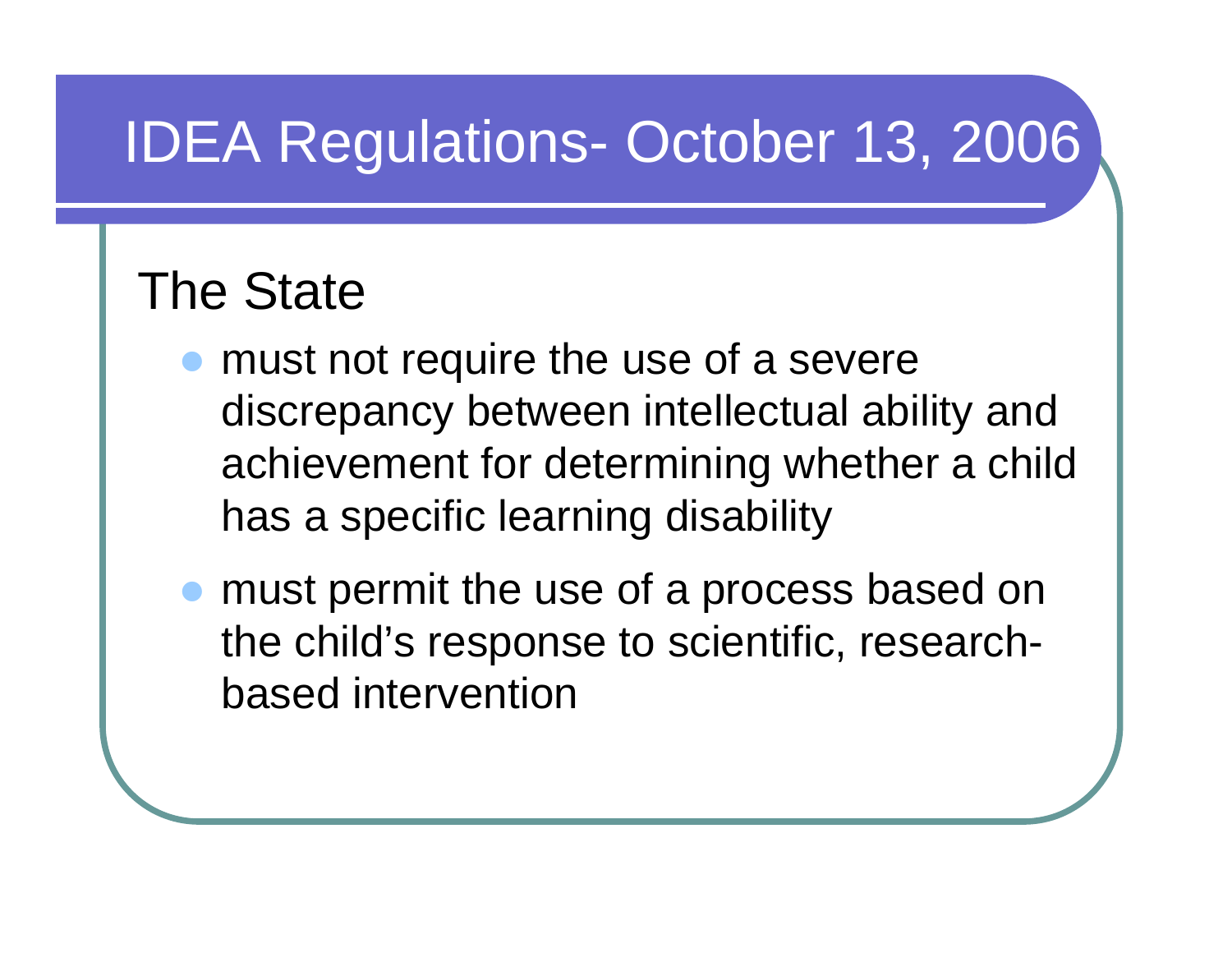# IDEA Regulations- October 13, 2006

#### The Team

- $\bullet$  must document how the child responds to scientific, research-based interventions
- $\bullet$  must document that the child does not achieve adequately or make sufficient progress in stateapproved grade-level standards
- $\bullet$  must consider data that demonstrates appropriate instruction delivered by qualified personnel and documentation of repeated assessments of achievement at reasonable intervals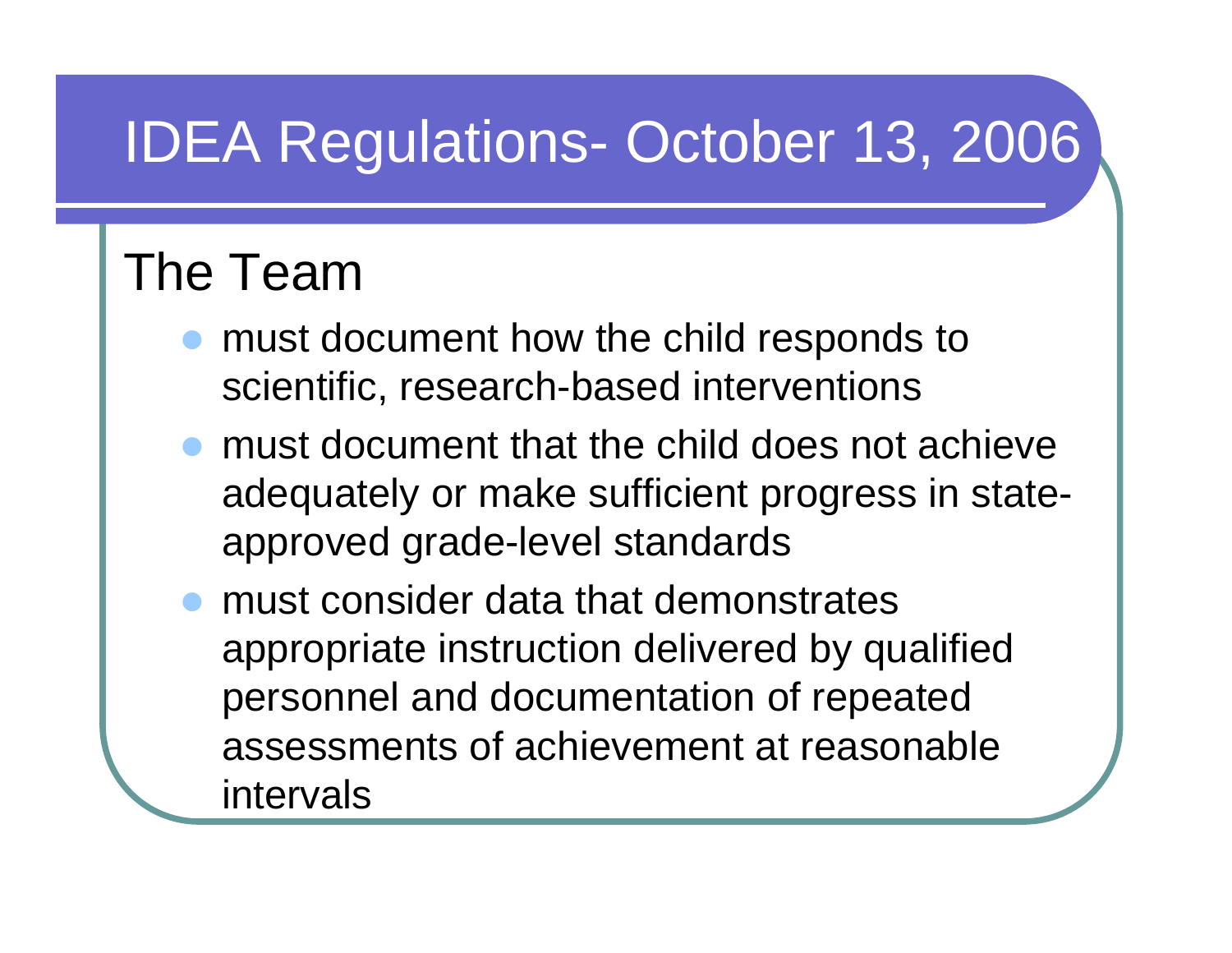# Illinois Part 226.130 Rules

#### Require:

- $\bullet$  use of a process that determines how the child responds to scientific, research-based interventions as part of the evaluation procedure described in 34 CFR 300.309
- development and distribution of a State RtI Plan by January 1, 2008 by the State Superintendent in collaboration with professional organizations outlining the professional development that is necessary and other activities and resources that are essential for implementation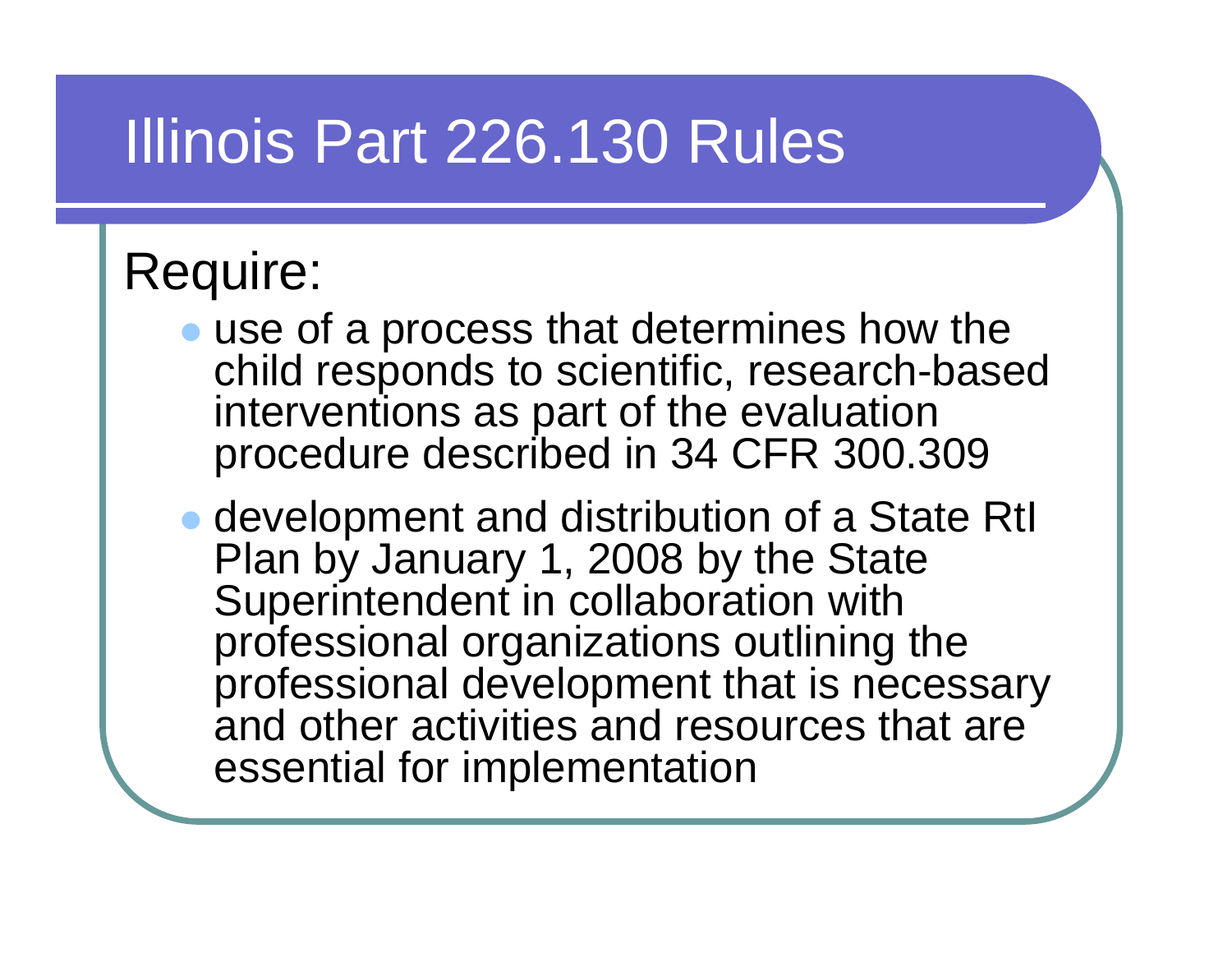# Illinois Part 226.130 Rules

### Require:

- Illinois districts to complete a plan for transition to the use of a process that determines how the child responds to scientific, research-based intervention as part of the evaluation procedure by January 1, 2009
- Illinois districts to implement RtI as part of their evaluation procedure for making SLD determinations by the 2010-2011 academic year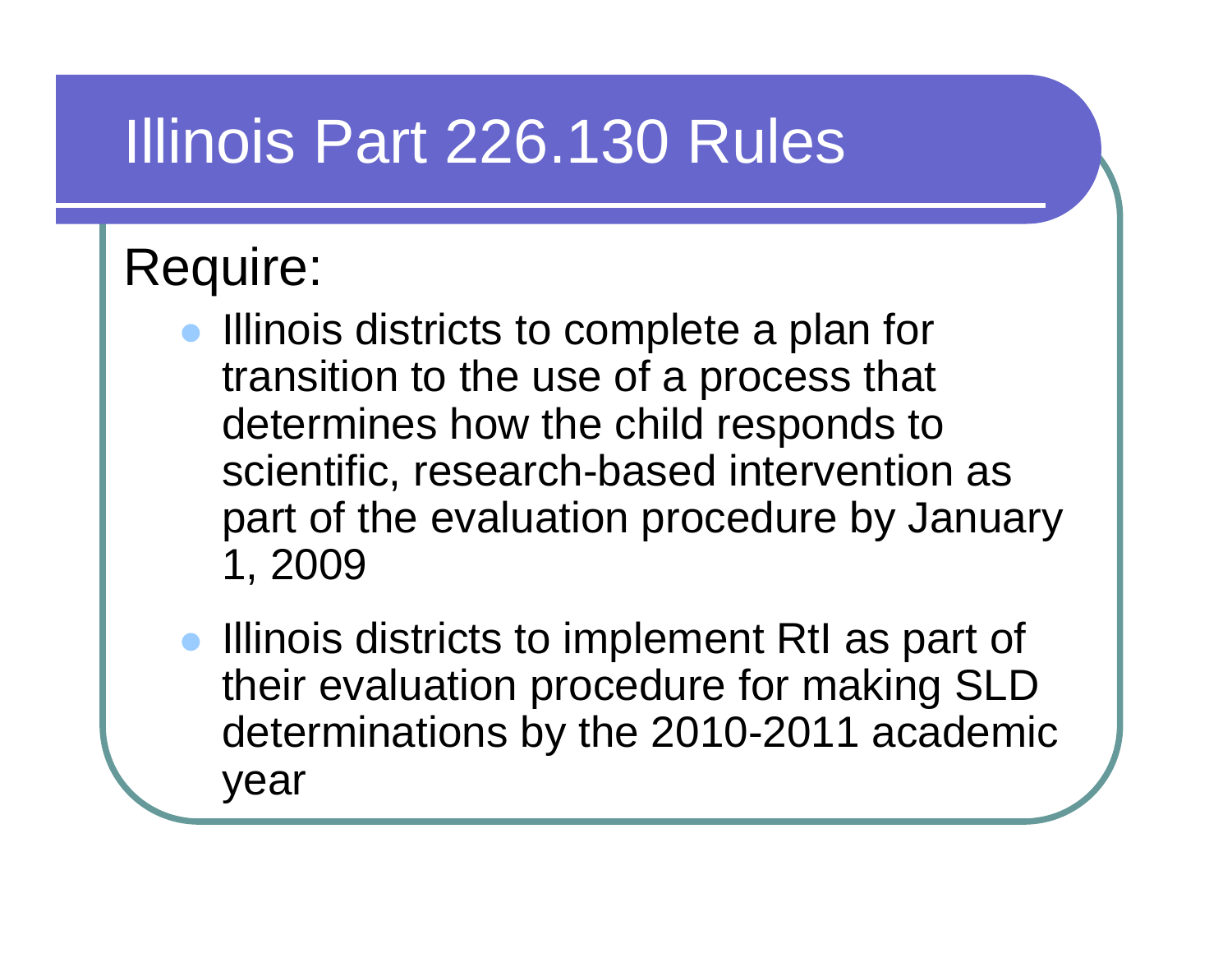# Participating Stakeholder Groups

- $\bullet$ **Illinois Education Association**
- $\bullet$ Illinois Federation of Teachers
- $\bullet$  Illinois State Advisory Council on the Education of Children with Disabilities
- $\bullet$  Illinois Alliance of Administrators of Special Education
- $\bullet$ Illinois Association of School Administrators
- $\bullet$ Regional Offices of Education
- $\bullet$ Parent Initiative Centers
- $\bullet$ Illinois Institutions of Higher Education
- $\bullet$ Illinois State Board of Education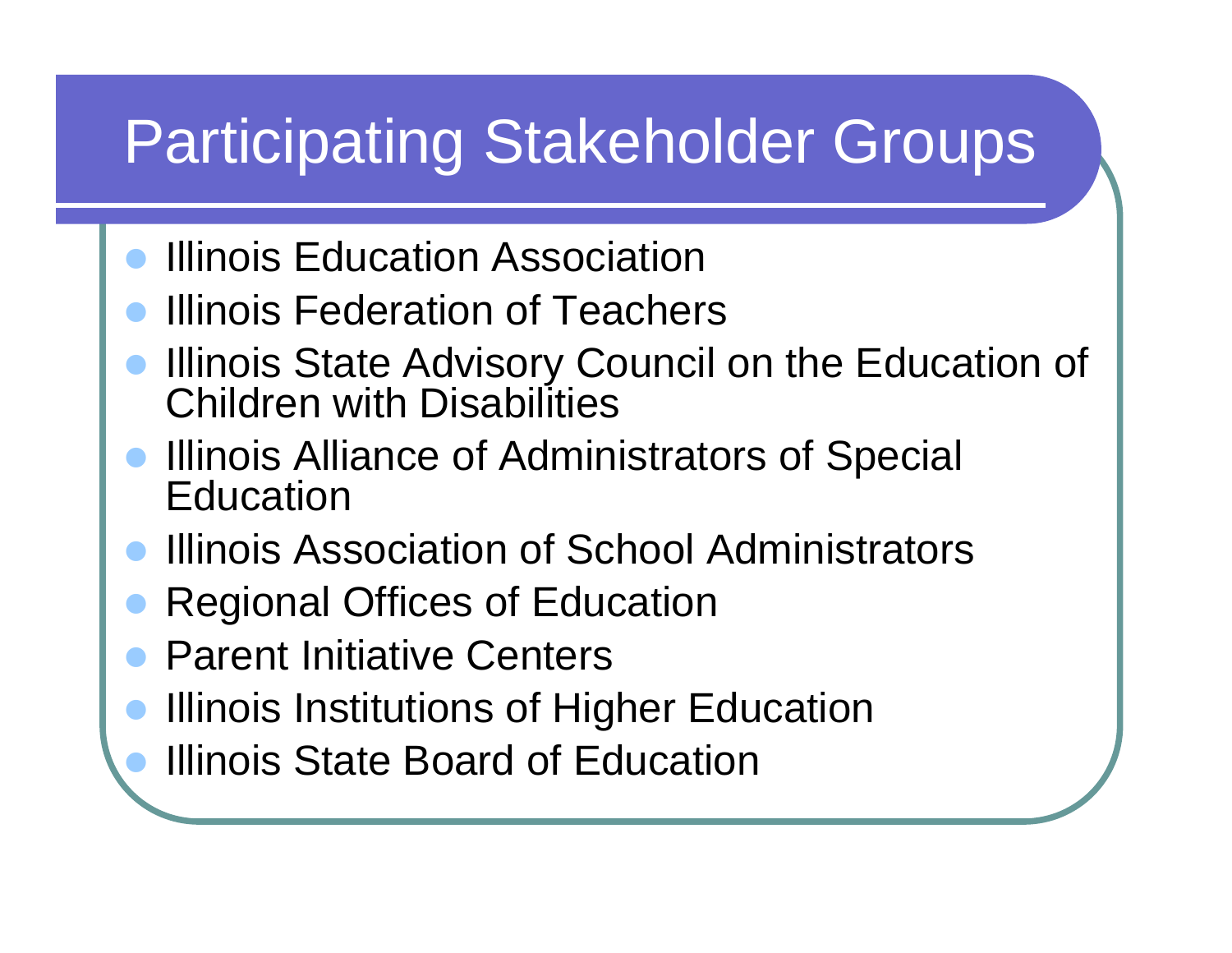# Plan Components

- $\bullet$ Introduction/belief statements for RtI
- $\bullet$ Definition of RtI and Problem Solving
- $\bullet$  Link between RtI and specific learning disability eligibility determination
- $\bullet$ Process for Implementation
- $\bullet$ Implementation Timelines
- $\bullet$ Funding Considerations
- $\bullet$ ISBE Evaluation Plan

 $\bullet$ 

Supporting Resources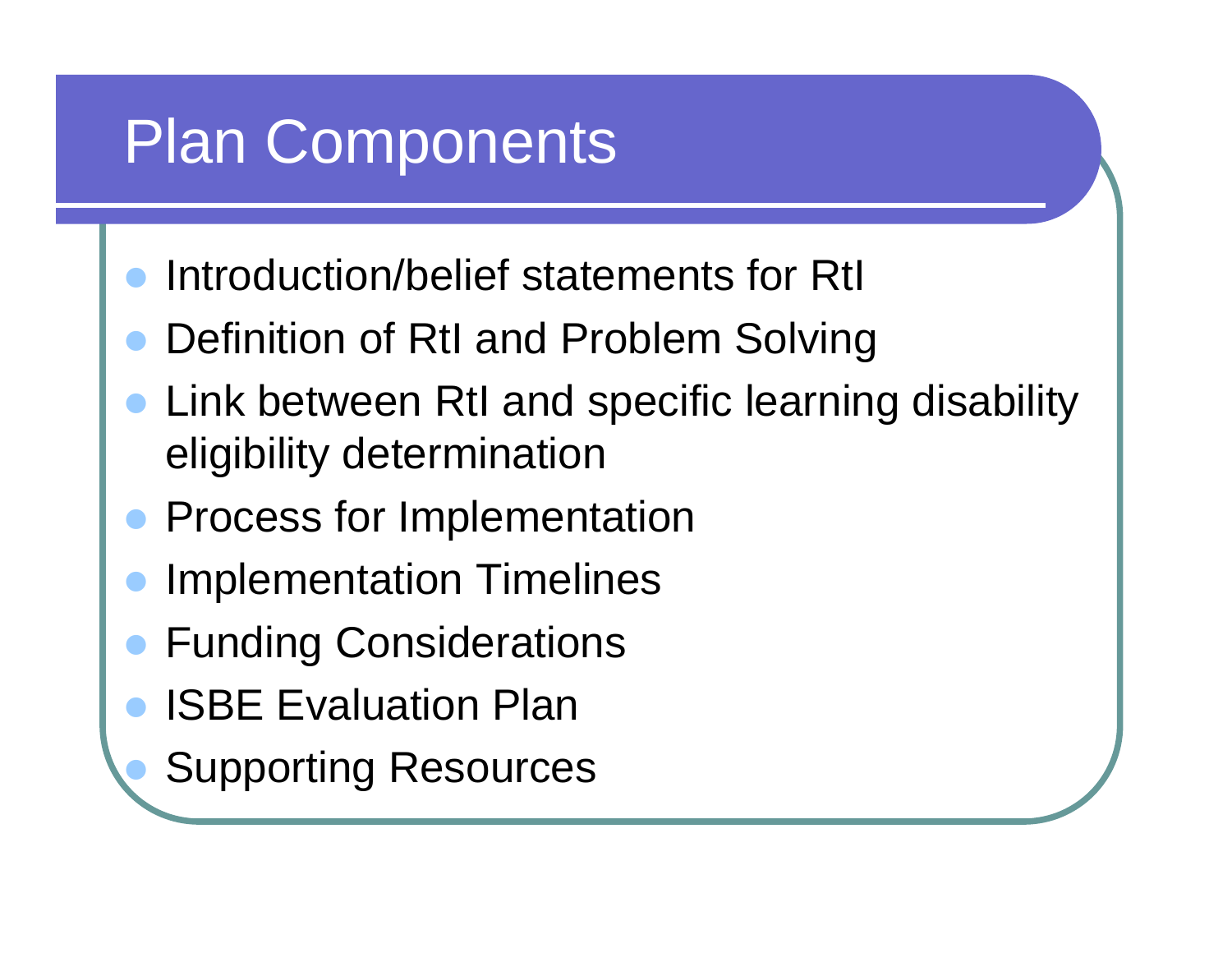# **District Self-Assessment**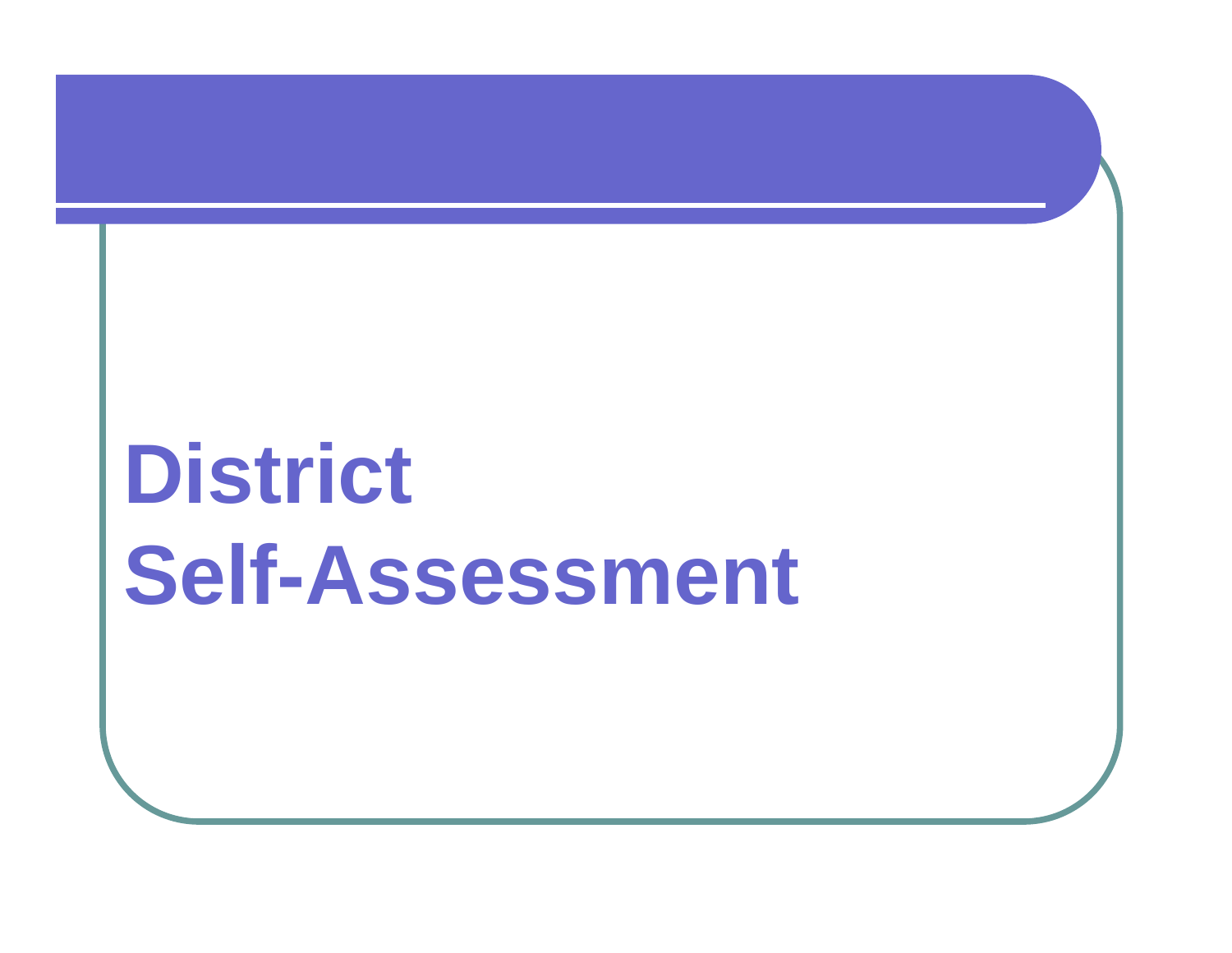# District Self-Assessment Template

- $\bullet$ Purpose is to identify district and state needs
- $\bullet$  District reviews seven areas of implementation:
	- Consensus Building and Collaboration
	- Standards-Based Curriculum and Research-Based Instruction
	- Research-Based Assessment Practices
	- Student Intervention/Problem Solving Team Process
	- Intervention Strategy Identification
	- Resources Allocation
	- Ongoing Professional Development for Effective RtI
- $\bullet$ Due May 23, 2008

 $\bullet$ 

 Reviewed by ISBE Team Summer 2008 to determine State Needs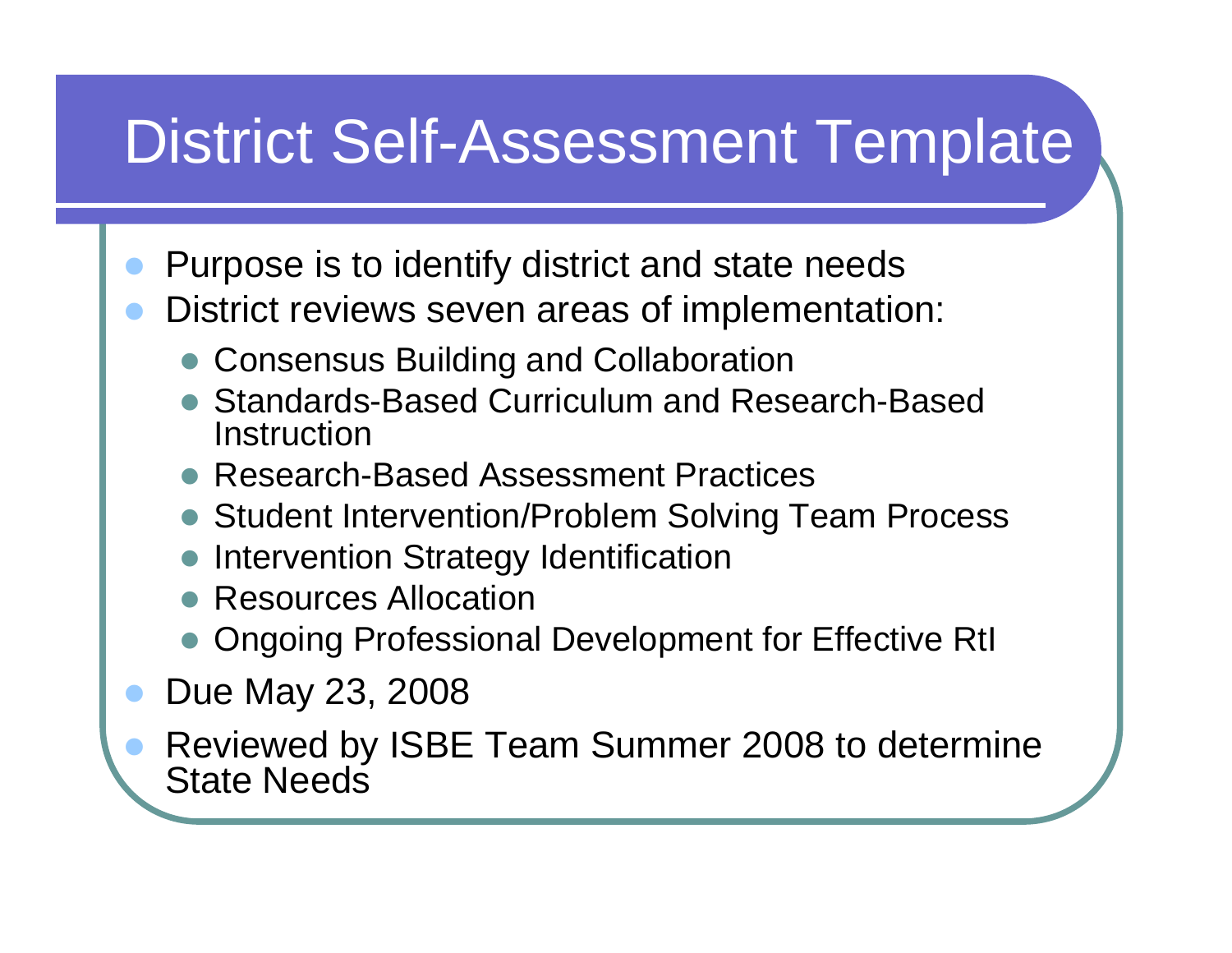# Start the Process

- $\bullet$ Learn what RtI is and what it isn't
- $\bullet$  Read the State Response to Intervention Plan posted on the ISBE website
- Read the FAQ document produced by ISBE
- $\bullet$ Complete the Self-Assessment
- Create the Writing Team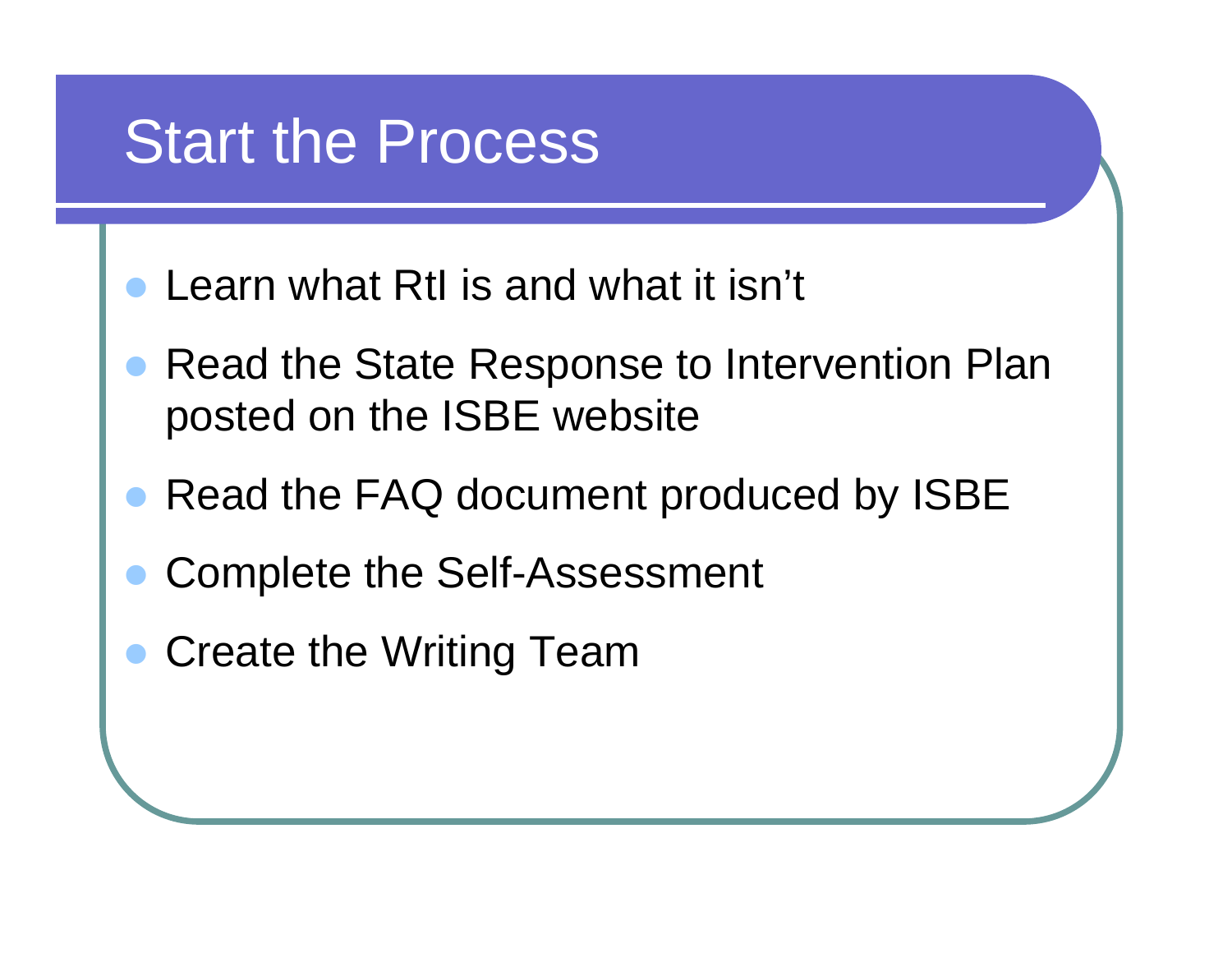### Access the District Improvement Plan

#### $\bullet$ http://iirc.niu.edu/

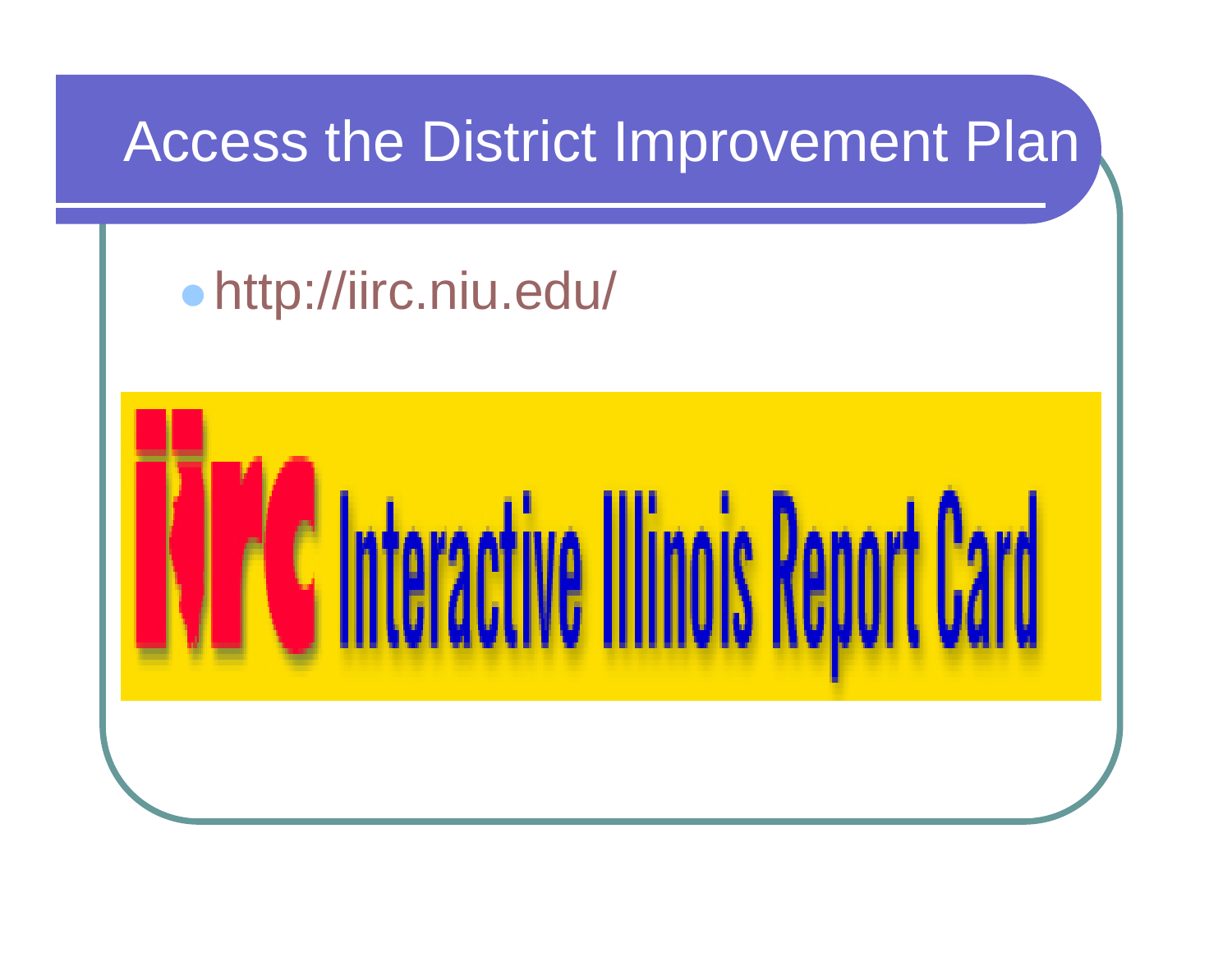# Complete Plan Components for RtI

#### • Section I-B – Local Assessment Data

- Data
- Factors
- Conclusions
- Section I-C Item 1 Other Data Attributes and Challenges
	- Data
	- Factors
	- Conclusions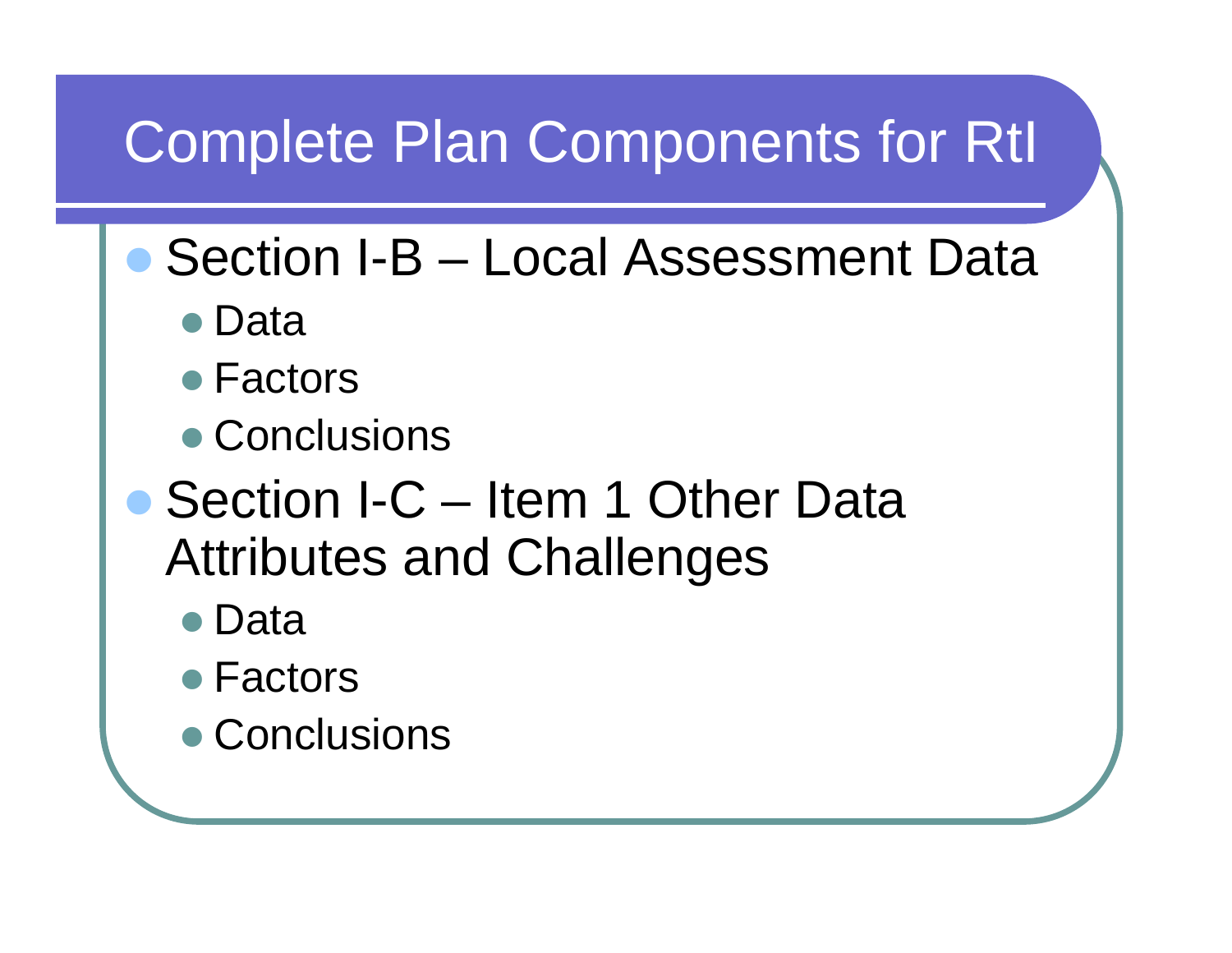# Complete Plan Components for RtI

- Section I-C Item 3 Other Data Parent Involvement
	- Data
	- Factors
	- Conclusions
- Section I-D Key Factors
	- Data
	- Factors
	- Conclusions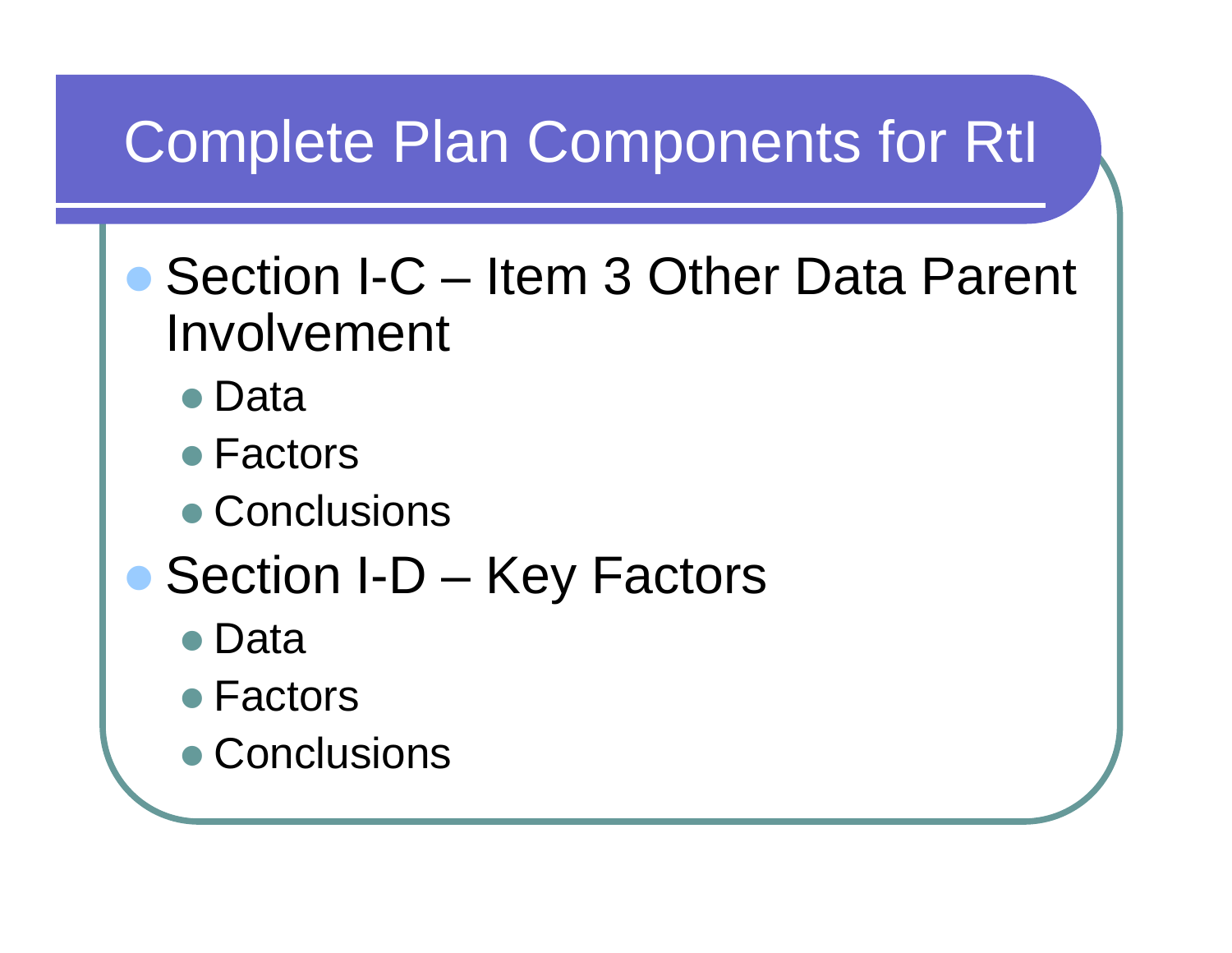# Complete Plan Components for RtI

- Section II-A Action Plan RtI Objective
- $\bullet$  Section II-B – Student Strategies and Activities for RtI
- Section II-C Professional Development Strategies and Activities for RtI
- Section II-D Parent Involvement Strategies and Activities for RtI
- $\bullet$ Section II-E – Monitoring Process for RtI
- $\bullet$  Section III-A – Development, Review and Implementation Stakeholder Involvement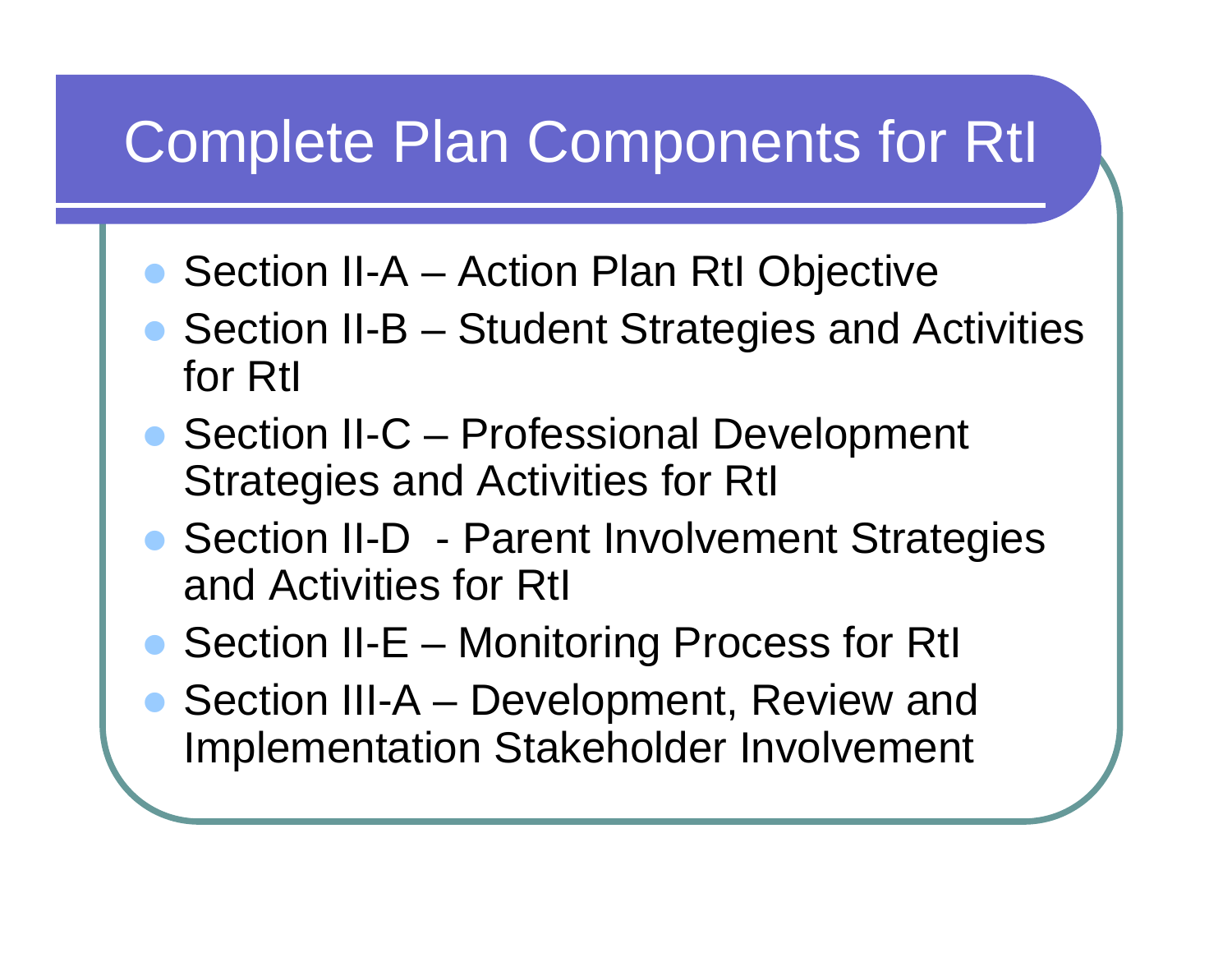| <b>Self Assessment</b><br>Section |                                            | <b>District Improvement Plan</b>                                                                           |
|-----------------------------------|--------------------------------------------|------------------------------------------------------------------------------------------------------------|
|                                   | Consensus<br>Building and<br>Collaboration | <b>Section III-A</b><br><b>Stakeholder Involvement</b><br>Section I-C, Item 3<br><b>Parent Involvement</b> |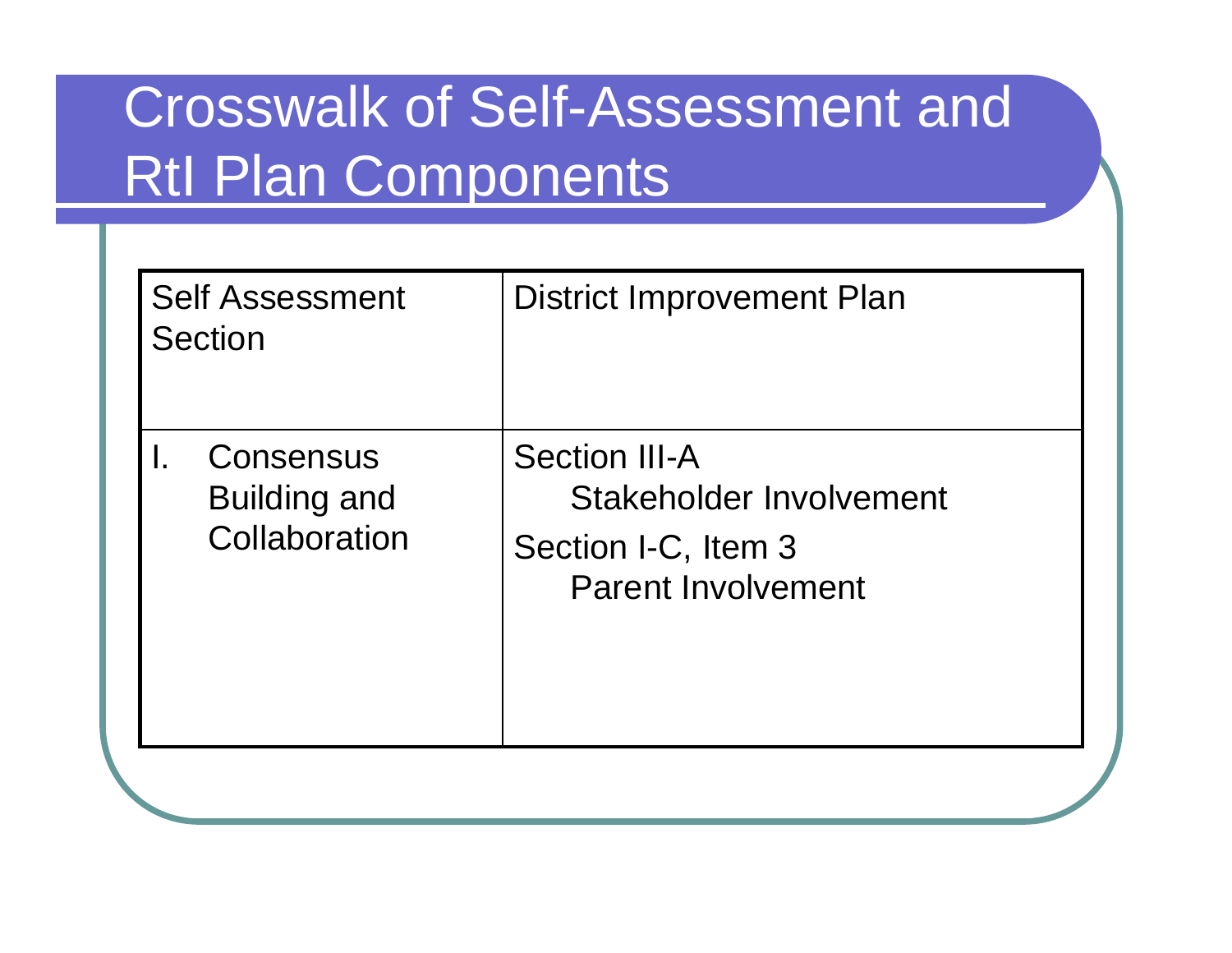| <b>Self Assessment</b><br>Section | <b>District Improvement Plan</b>                                                                               |
|-----------------------------------|----------------------------------------------------------------------------------------------------------------|
| Curriculum and<br>Instruction     | Section I-C, Item 1<br><b>Attributes and Challenges</b><br><b>Section I-D</b><br>Data and Analysis Key Factors |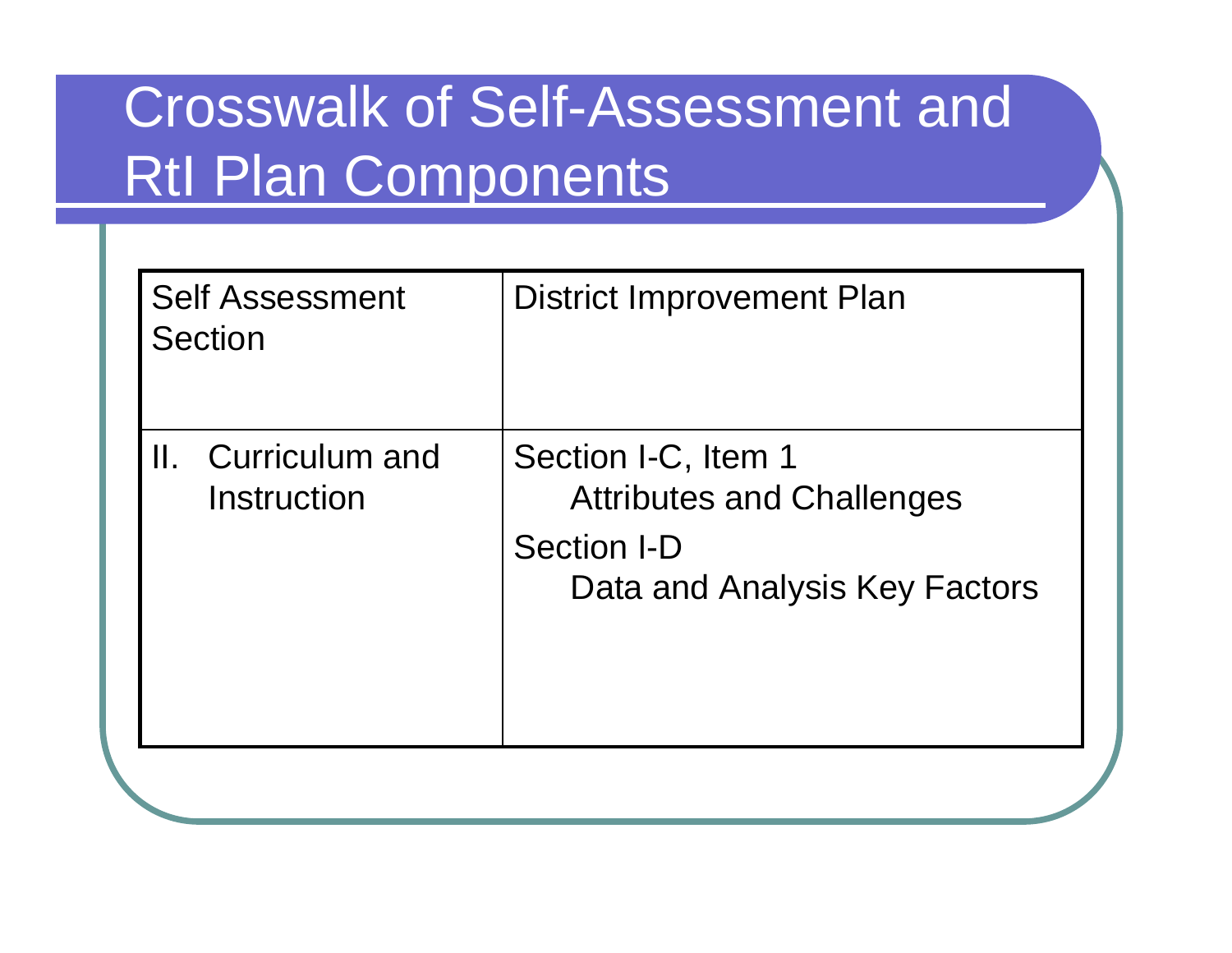| <b>Self Assessment</b><br><b>Section</b> | <b>District Improvement Plan</b> |
|------------------------------------------|----------------------------------|
| III. Assessment                          | <b>Section I-B</b>               |
| <b>Practices</b>                         | <b>Local Assessment</b>          |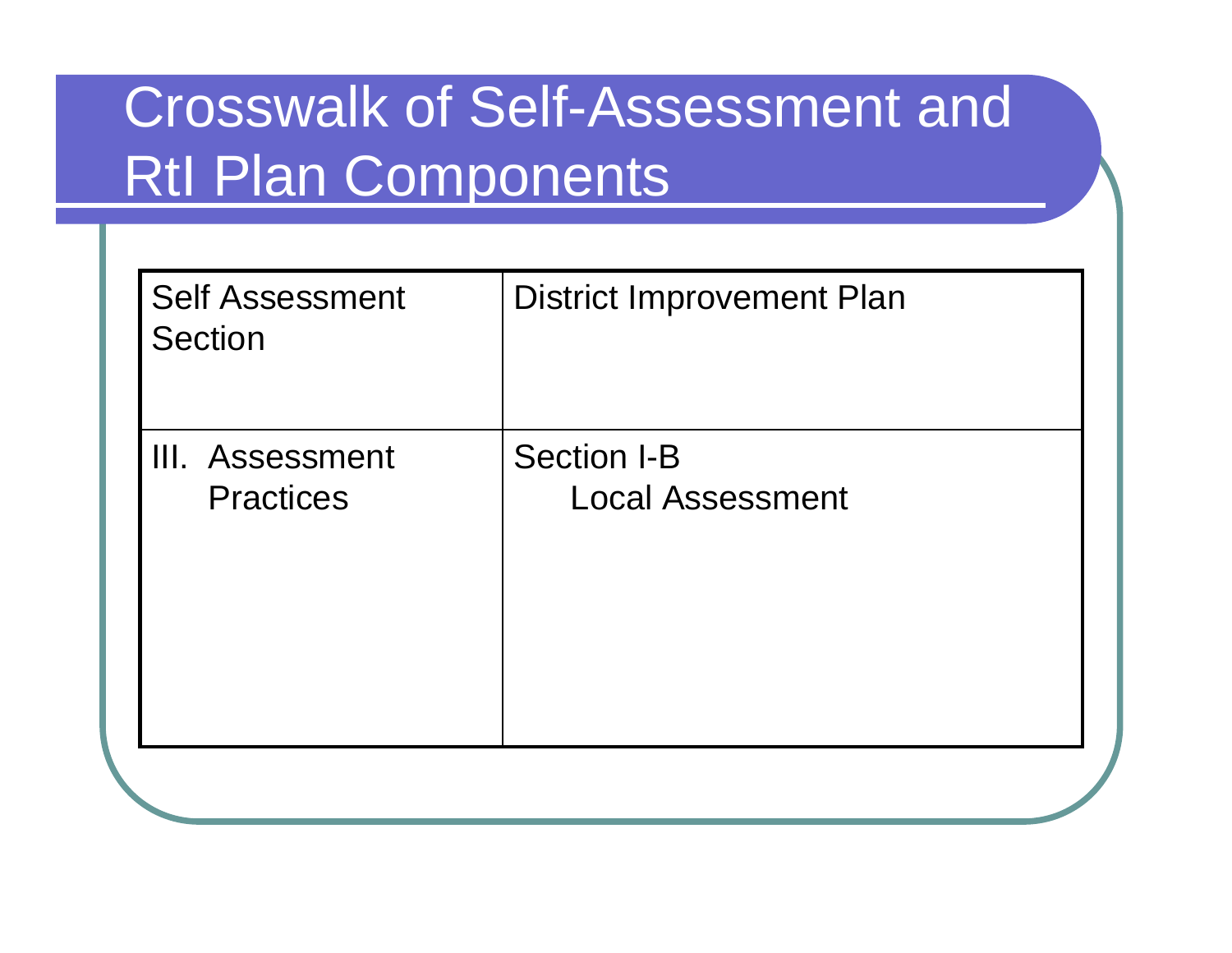| <b>Self Assessment</b><br><b>Section</b>            | <b>District Improvement Plan</b>                                                                  |
|-----------------------------------------------------|---------------------------------------------------------------------------------------------------|
| IV. Intervention/<br><b>Problem-Solving</b><br>Team | <b>Section I-B</b><br><b>Local Assessment</b><br>Section I-C, Item C<br><b>Parent Involvement</b> |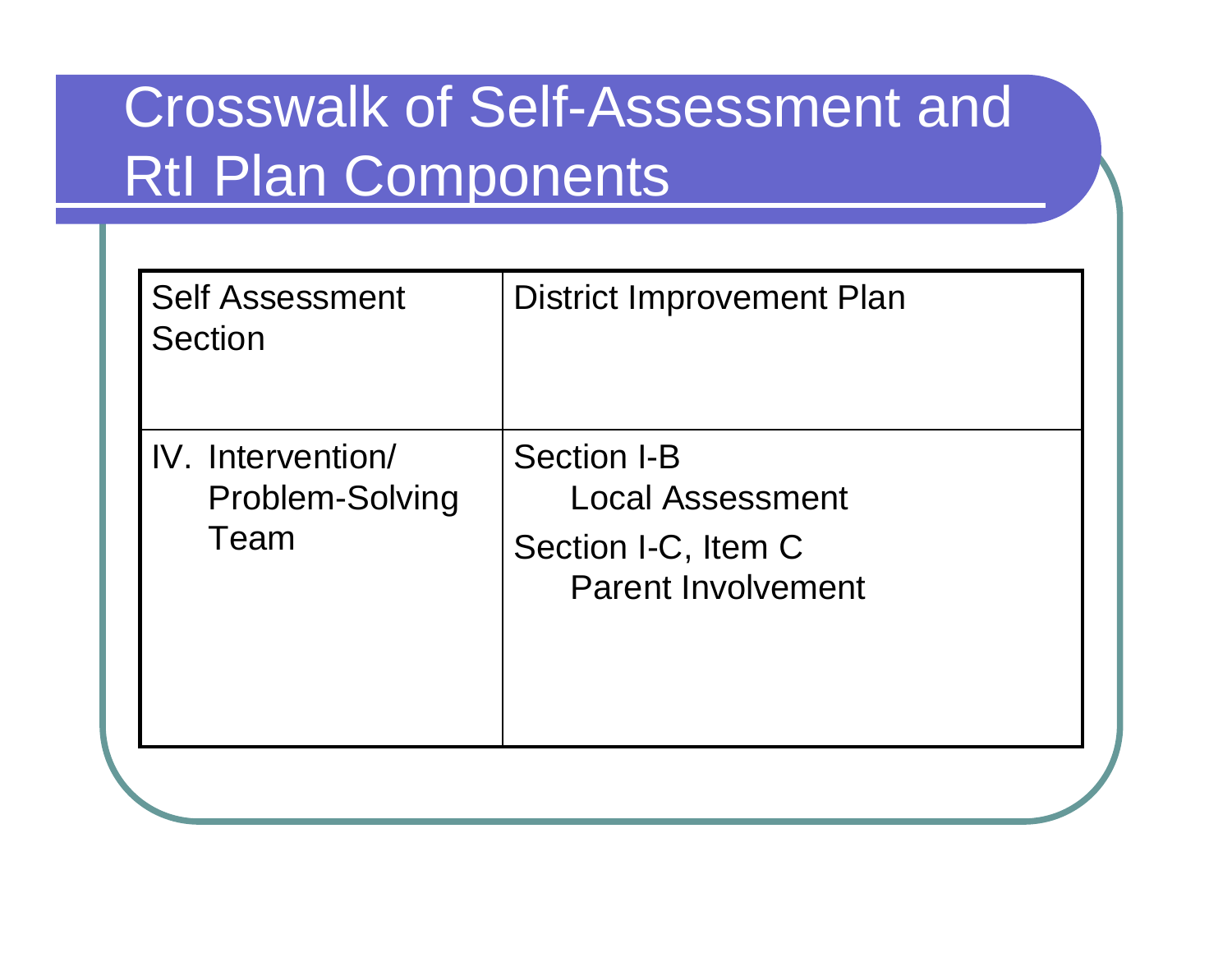| <b>Self Assessment</b><br><b>Section</b> | <b>District Improvement Plan</b>                                                     |
|------------------------------------------|--------------------------------------------------------------------------------------|
| Intervention<br>V.<br>Strategy           | <b>Section I-B</b><br><b>Local Assessment</b>                                        |
| <b>Identification</b>                    | Section I-C<br><b>Parent Involvement</b>                                             |
|                                          | <b>Section II-B</b><br><b>Student Strategies and Activities</b>                      |
|                                          | <b>Section II-D</b><br><b>Parent Involvement Strategies and</b><br><b>Activities</b> |
|                                          | <b>Section II-E</b><br>Monitoring                                                    |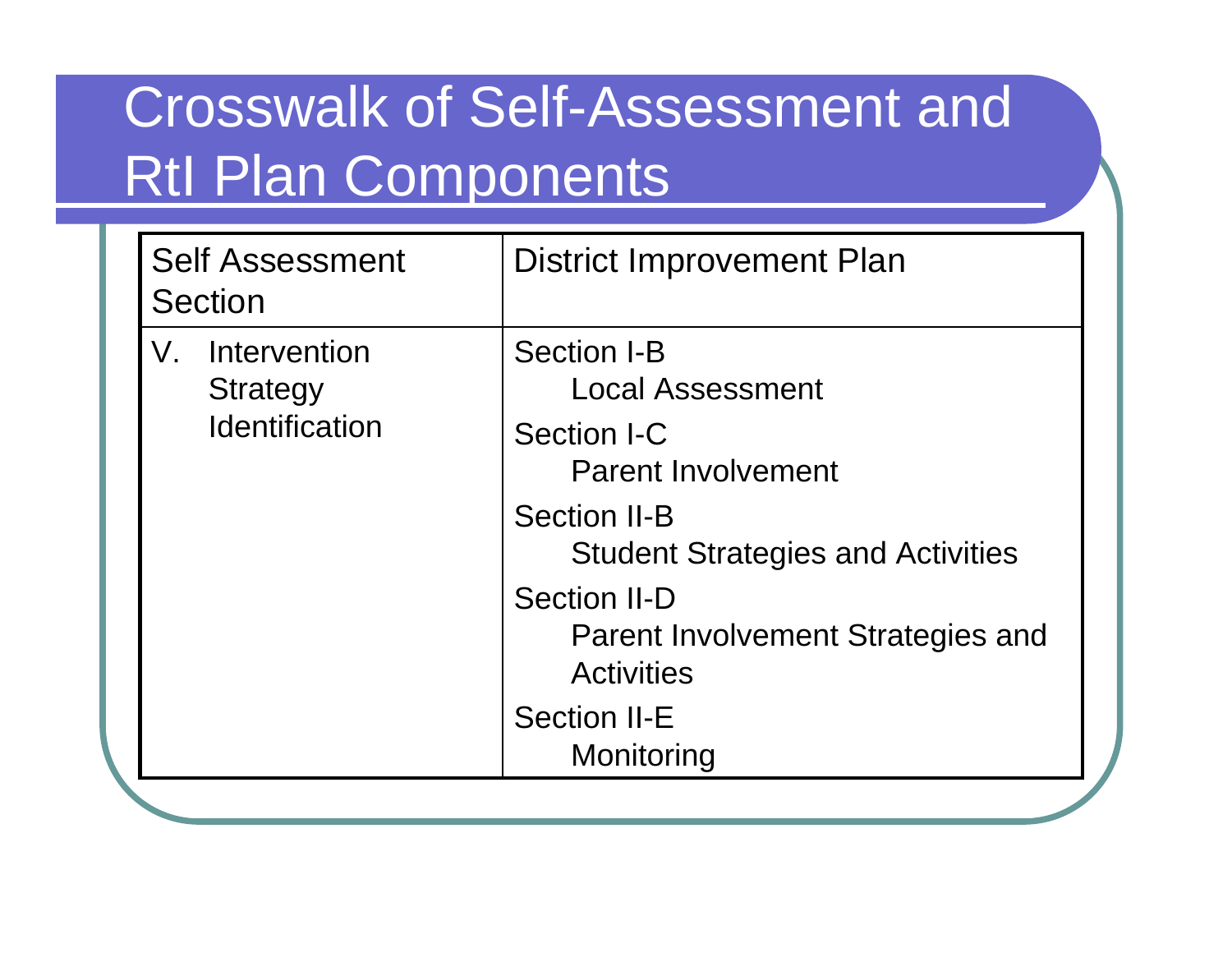| <b>Self Assessment</b><br><b>Section</b> | <b>District Improvement Plan</b>                                                           |
|------------------------------------------|--------------------------------------------------------------------------------------------|
| <b>VI. Resources</b><br>Allocation       | <b>Section II-B</b><br><b>Student Strategies and Activities</b>                            |
|                                          | <b>Section II-C</b><br><b>Professional Development</b><br><b>Strategies and Activities</b> |
|                                          | <b>Section II-D</b><br><b>Parent Involvement Strategies</b><br>and Activities              |
|                                          | <b>Section II-E</b><br>Monitoring                                                          |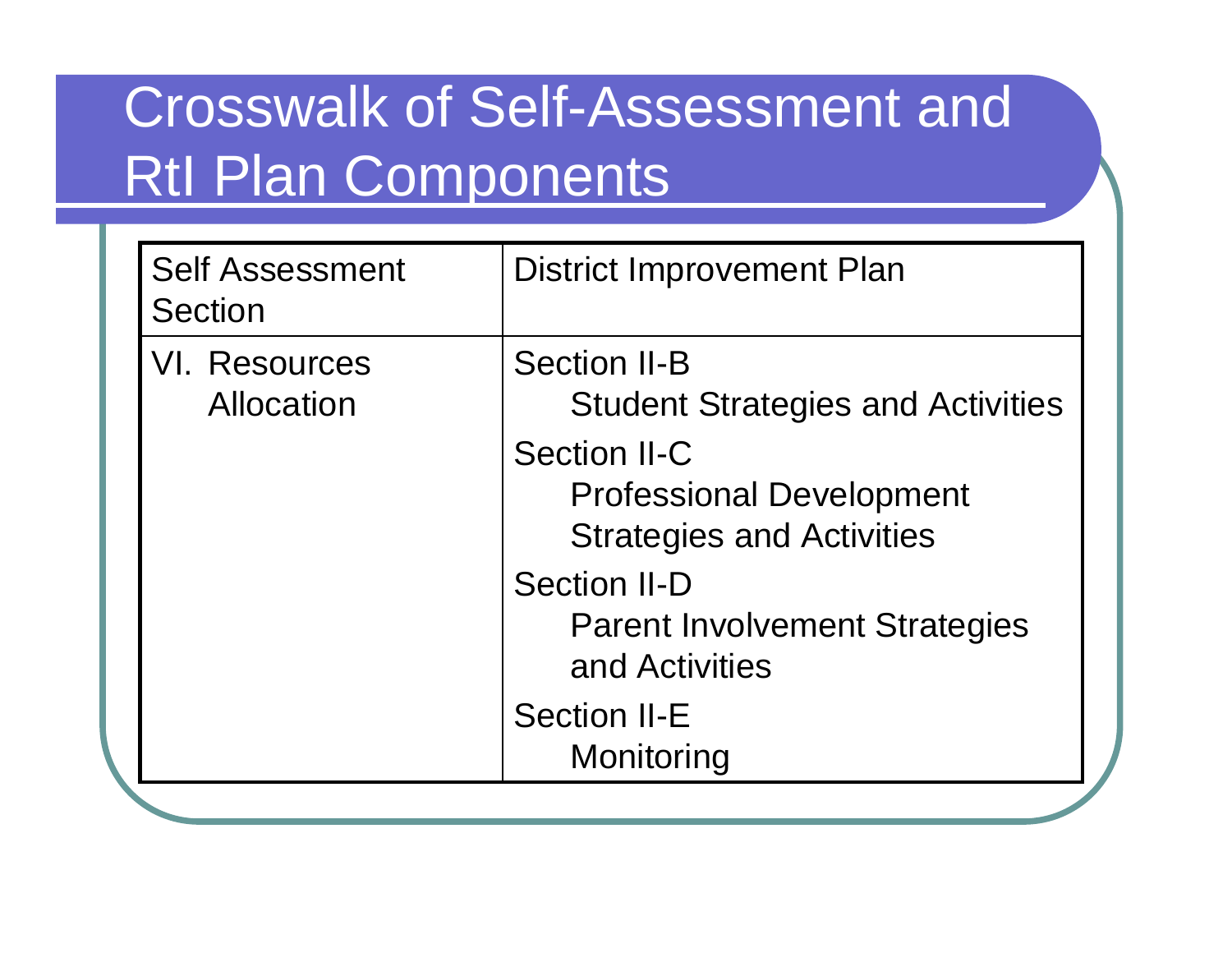| <b>Self Assessment</b><br><b>Section</b> | <b>District Improvement Plan</b>                                                           |
|------------------------------------------|--------------------------------------------------------------------------------------------|
| <b>VII. Professional</b><br>Development  | <b>Section II-C</b><br><b>Professional Development</b><br><b>Strategies and Activities</b> |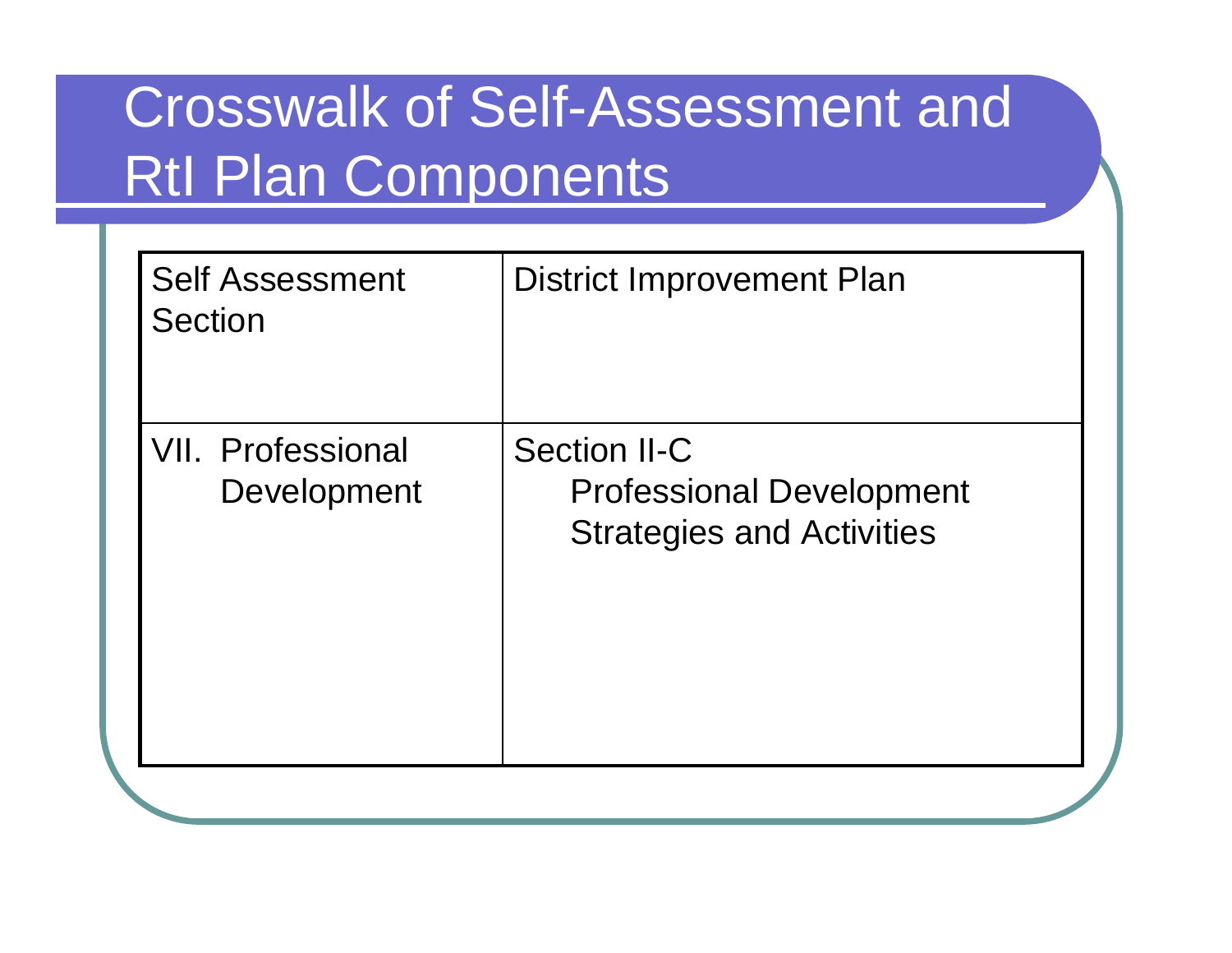# Technical Assistance

#### **• Access to IIRC**

- **Writing the RtI Plan**
- **Local Approvals of the District RtI Plan**
- **Submitting the RtI Plan**
- ISBE Review of RtI Plan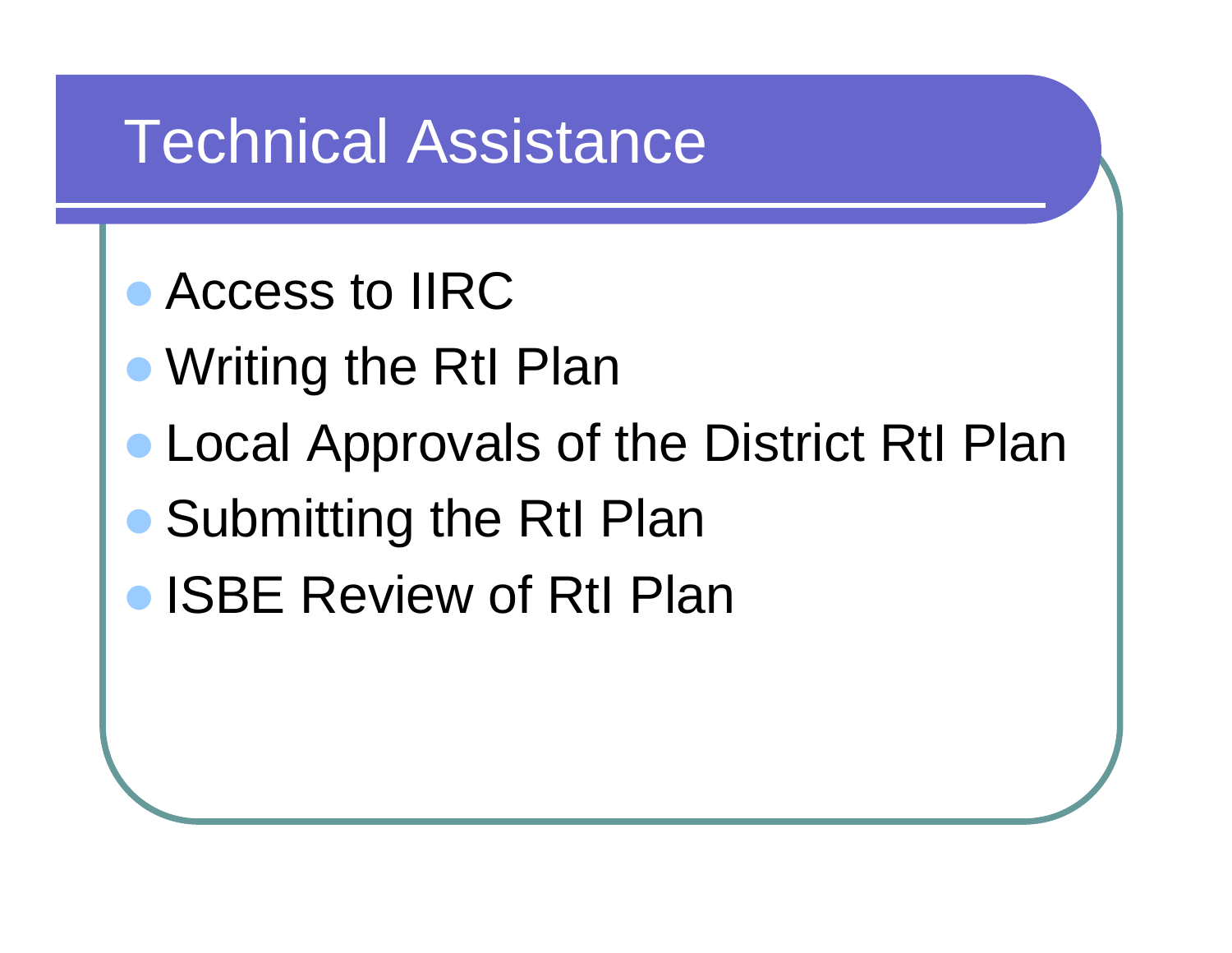### Internet Resources

#### $\bullet$ Illinois State Board of Education website

#### http://www.isbe.net/RtI\_plan/default.htm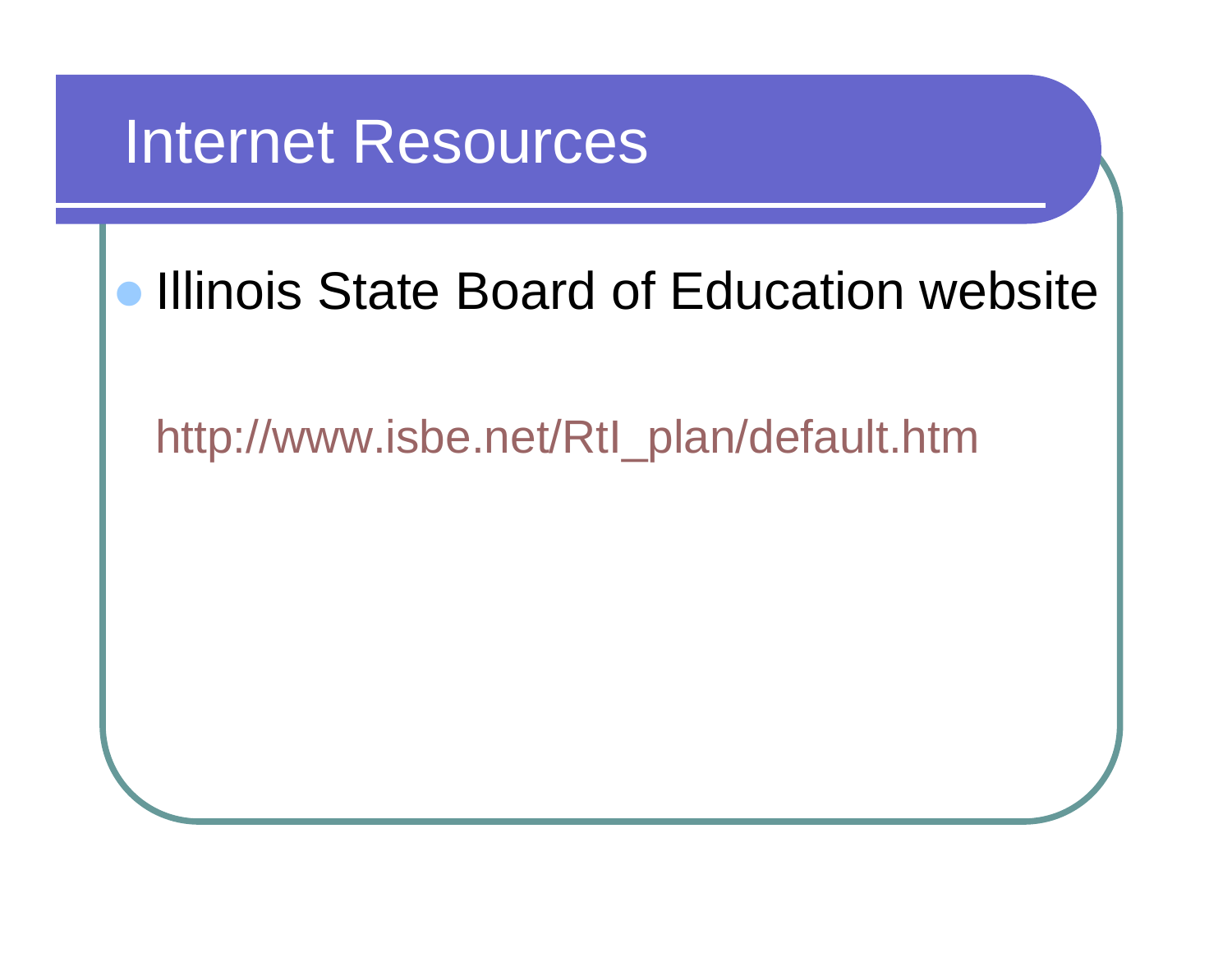# Contact Information

Beth HanselmanAssistant Superintendent Special Education

Illinois State Board of Education (217) 782-5589 bhanselm@isbe.net